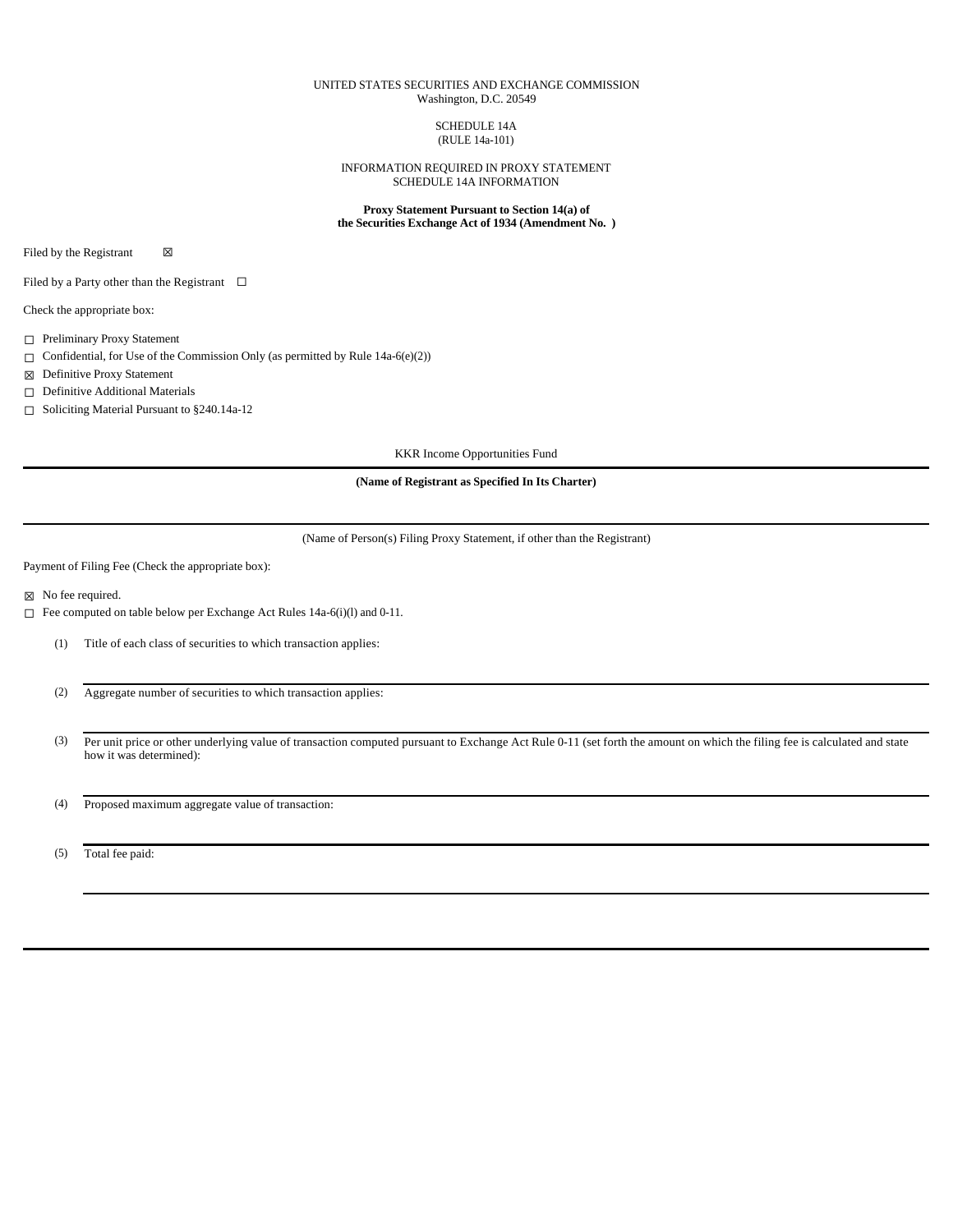## ☐ Fee paid previously with preliminary materials.

- $\Box$  Check box if any part of the fee is offset as provided by Exchange Act Rule 0-11 (a)(2) and identify the filing for which the offsetting fee was paid previously. Identify the previous filing by registration statement
	- (1) Amount Previously Paid:
	- (2) Form, Schedule or Registration Statement No.:
	- (3) Filing Party:

(4) Date Filed: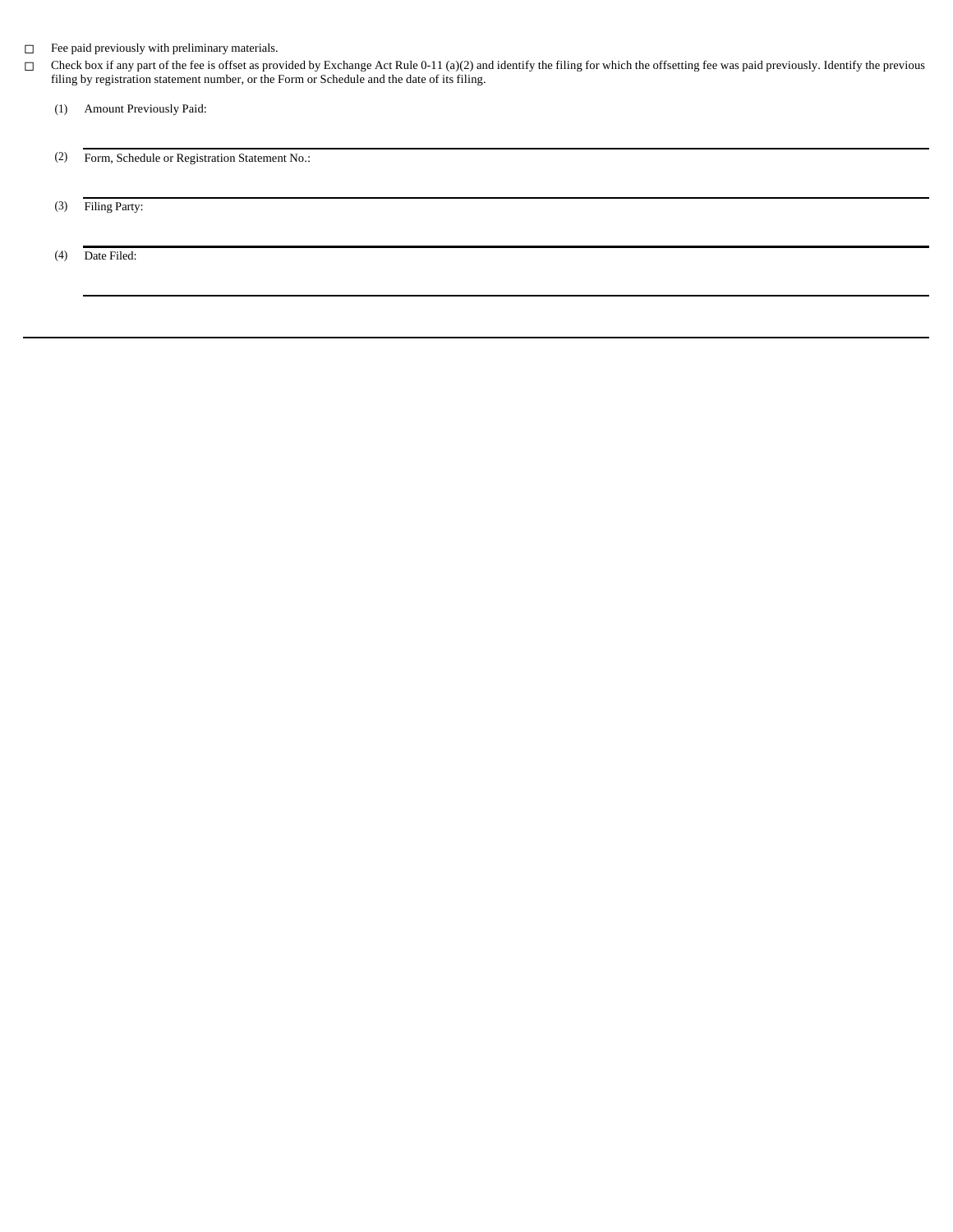

## **KKR INCOME OPPORTUNITIES FUND (the "Fund")**

## **555 California Street 50th Floor San Francisco, CA 94104**

## **NOTICE OF ANNUAL MEETING OF SHAREHOLDERS**

To the Shareholders of the Fund:

February 7, 2022

Notice is hereby given that an Annual Meeting of Shareholders (the "Meeting") of the Fund will be held virtually, on March 18, 2022 at 11 a.m. (Eastern Time), for the following purposes:

- 1) to elect two (2) Class II Trustees to the Board of Trustees of the Fund to serve a three (3) year term expiring in 2025 and until his or her successor is duly elected and qualifies; and
- 2) to transact such other business as may properly come before the Meeting or any postponements or adjournments thereof.

Participating in the Meeting are holders of common shares of beneficial interest ("Common Shares"), and the holders of mandatory redeemable preferred shares of beneficial interest ("Preferred Shares").

The proposal to elect the Trustees is discussed in greater detail in the attached Proxy Statement.

The close of business on February 1, 2022 has been fixed as the record date for the determination of shareholders entitled to notice of and to vote at the Meeting and any postponements or adjournments thereof.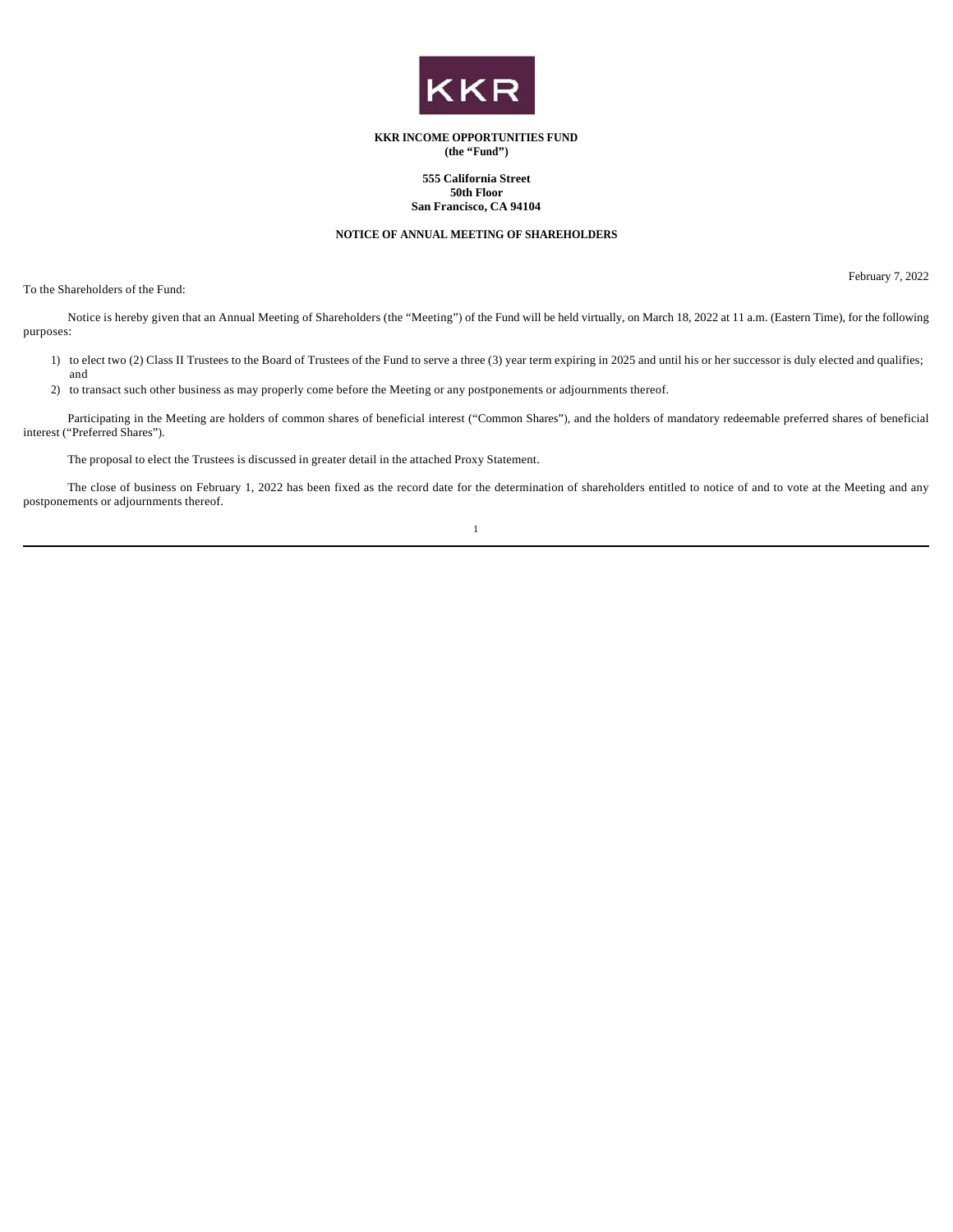YOUR VOTE IS IMPORTANT REGARDLESS OF THE SIZE OF YOUR HOLDINGS IN THE FUND. WHETHER OR NOT YOU PLAN TO ATTEND THE MEETING, WE ASK THAT YOU PLEASE COMPLETE AND SIGN THE ENCLOSED PROXY CARD AND RETURN IT PROMPTLY IN THE ENCLOSED ENVELOPE, WHICH NEEDS NO POSTAGE IF MAILED IN THE UNITED STATES.

> By Order of the Board of Trustees of: KKR Income Opportunities Fund

/s/ Michael Nguyen Michael Nguyen *Secretary and Vice President*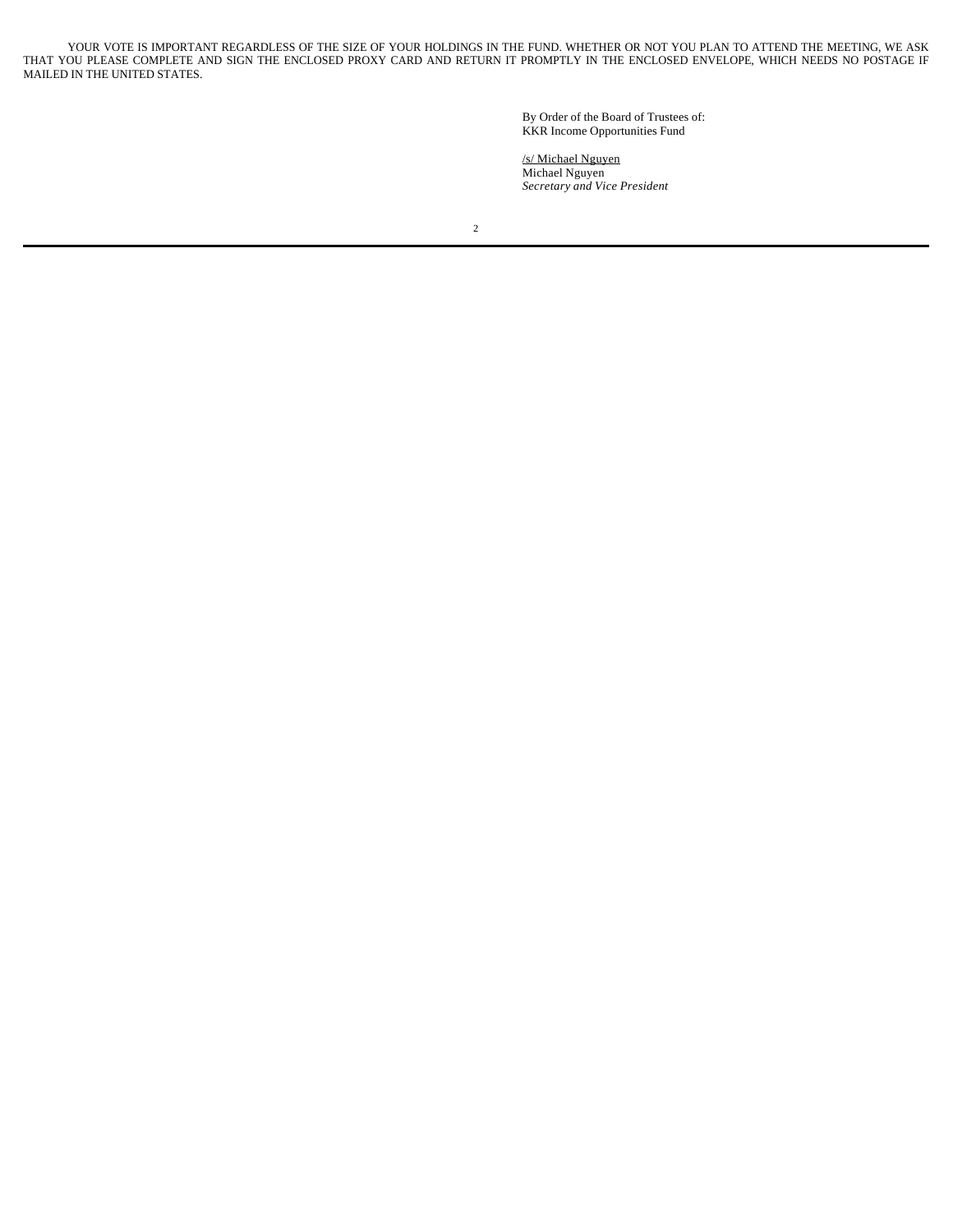## **KKR INCOME OPPORTUNITIES FUND (the "Fund")**

## **555 California Street 50th Floor**

**San Francisco, CA 94104**

## **ANNUAL MEETING OF SHAREHOLDERS**

## **To Be Held March 18, 2022** \_\_\_\_\_\_\_\_\_\_\_\_\_\_\_\_\_\_\_

## **PROXY STATEMENT** \_\_\_\_\_\_\_\_\_\_\_\_\_\_\_\_\_\_\_

#### **INTRODUCTION**

This Proxy Statement is furnished in connection with the solicitation of proxies by the Board of Trustees (the "Board") of the Fund for use at the Annual Meeting of Shareholders of the Fund (the "Meeting") to be held virtually on March 18, 2022, at 11 a.m. (Eastern Time), and at any postponements or adjournments thereof. Shareholders of the Fund will meet and vote at the Meeting as to the proposal described herein. The Notice of the Meeting and the Proxy Statement with the accompanying proxy card will be mailed to shareholders on or about February 11, 2022.

## **Important Notice Regarding the Availability of Proxy Materials for the Meeting To Be Held on March 18, 2022**

This Proxy Statement is available online free of charge at www.proxyvote.com.

## **Other Methods of Proxy Solicitation**

In addition to the solicitation of proxies by Internet or mail, regular employees of KKR Credit Advisors (US) LLC (the "Adviser") and officers and employees of U.S. Bancorp Fund Services LLC ("US Bancorp"), the Fund's transfer agent and administrator, may also solicit proxies by telephone, Internet or in person and will not receive any compensation therefor from the Fund. The Fund has also engaged Broadridge Financial Solutions, Inc. ("Broadridge"), an independent proxy solicitation firm, to assist in the distribution of the proxy materials and the solicitation and tabulation of proxies. The cost of Broadridge's services with respect to the Fund is estimated to be approximately \$30,000, plus reasonable out-ofpocket expenses. The Fund will pay all expenses incurred in connection with preparing the Proxy Statement and its enclosures and expenses associated with proxy solicitation. The Fund will also reimburse brokerage firms and others for their expenses in forwarding solicitation materials to the beneficial owners of the Fund's Shares (as defined below).

## The Fund's most recent annual and semi-annual report, including audited financial statements for the year ended October 31, 2021, is available upon request, without **charge, by writing to the Fund at c/o KKR Credit Advisors (US) LLC, 555 California Street, 50th Floor, San Francisco, California 94104, by calling the Fund at 1-855-862-6092, or via the Internet at www.kkrfunds.com/kio.**

You can vote your shares by completing and signing the enclosed proxy card(s) and mailing it (them) in the enclosed postage-paid envelope. You may also vote by attending the Meeting virtually and voting. In addition, you may also vote by touch-tone telephone by calling the toll-free number printed on your proxy card(s) and following the recorded instructions or via internet by visiting the website printed on your proxy card(s) and following the on-screen instructions.

Due to the coronavirus outbreak (COVID-19) and to support the health and well-being of the Fund's shareholders, employees and community, the Meeting will be conducted online via live webcast. Shareholders of record will be entitled to receive notice of, and to participate and to vote at, the Meeting and any postponement or adjournment thereof. To participate in the Meeting, shareholders must register in advance by visiting http://viewproxy.com/kkr/broadridgevsm and submitting the requested required information to Broadridge, the Fund's proxy tabulator.

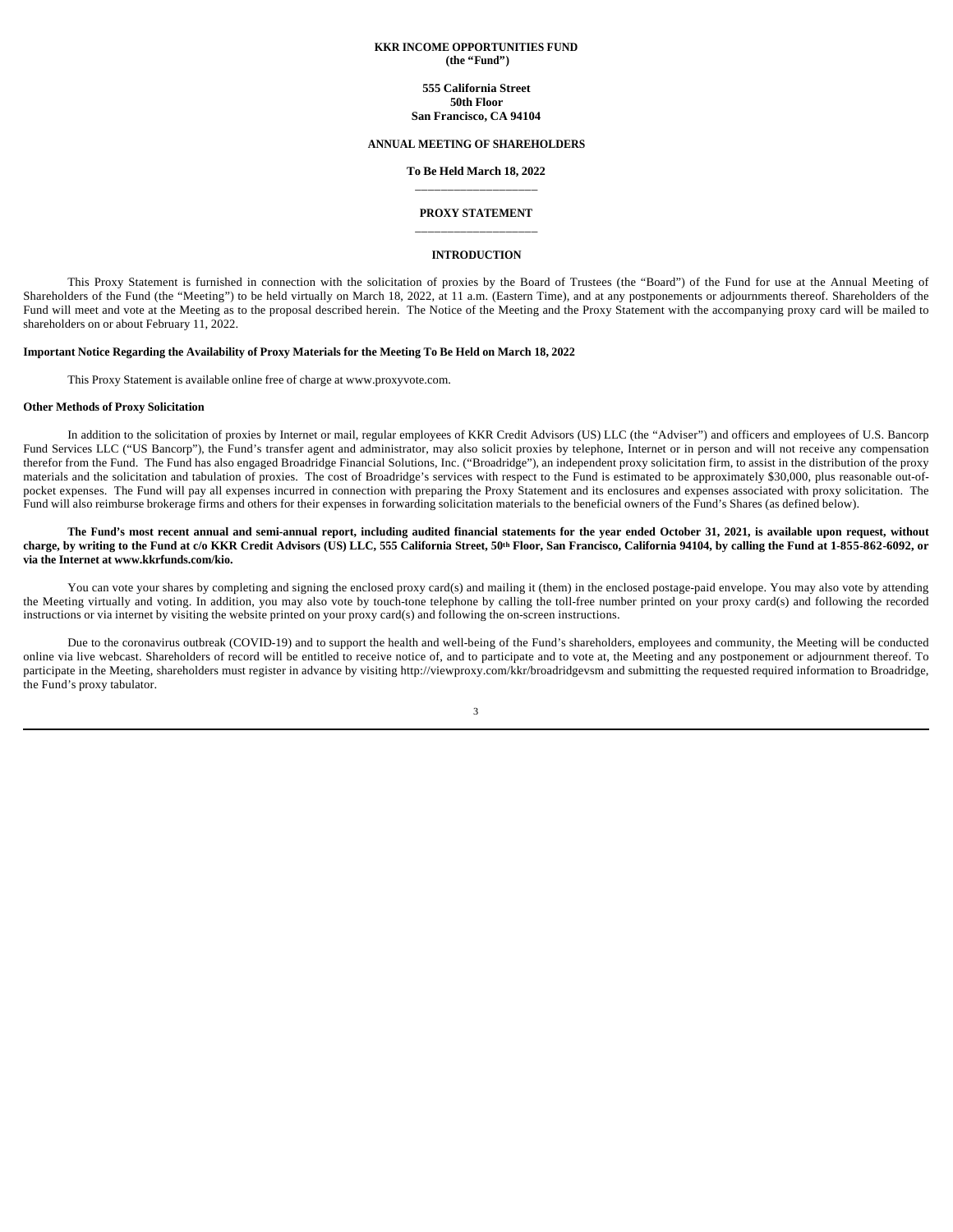Shareholders whose shares are registered directly with the Fund in the shareholder's name will be asked to submit their name and control number found on the shareholder's proxy card in order to register to participate in and vote at the Meeting. Shareholders whose shares are held by a broker, bank or other nominee must first obtain a "legal proxy" from the applicable nominee/record holder, who will then provide the shareholder with a newly-issued control number.

We note that obtaining a legal proxy may take several days. Requests for registration should be received no later than 5:00 p.m, Eastern Time, on March 18, 2022, but in any event must be received by the scheduled time for commencement of the Meeting. Once shareholders have obtained a new control number, they must visit http://viewproxy.com/kkr/broadridgevsm/ and submit their name and newly issued control number in order to register to participate in and vote at the Meeting. After shareholders have submitted their registration information, they will receive an email from Broadridge that confirms that their registration request has been received and is under review by Broadridge. Once shareholders' registration requests have been accepted, they will receive (i) an email containing an event link and dial-in information to attend the Meeting, and (ii) an email with a password to enter at the event link in order to access the Meeting. Shareholders may vote before or during the Meeting at proxyvote.com. Only shareholders of the Fund present virtually or by proxy will be able to vote, or otherwise exercise the powers of a shareholder, at the Meeting.

If you experience technical difficulties prior to or during the Meeting, you may call 1-866-612-8937 for technical assistance. Only shareholders of the Fund will be able to participate in the Meeting.

If the enclosed proxy card is properly executed and returned in time to be voted at the Meeting and has not been revoked, the Shares (as defined below) represented thereby will be voted "FOR" the proposal listed in the Notice, unless instructions to the contrary are marked thereon, and in the discretion of the proxy holders as to the transaction of any other business that may properly come before the Meeting or any postponements or adjournments thereof. Any shareholder who has given a proxy has the right to revoke it at any time prior to its exercise either by attending the Meeting and voting his or her shares virtually or by submitting a letter of revocation or a later-dated proxy to the Fund at the above address prior to the date of the Meeting.

The holders of one third of the Common Shares entitled to vote on any matter at the Meeting present virtually or by proxy shall constitute a quorum at the Meeting for purposes of conducting business. The holders of one third of the Preferred Shares entitled to vote on any matter at the Meeting present virtually or by proxy shall constitute a quorum at the Meeting for purposes of conducting business. If a quorum is not present at the Meeting, or if a quorum is present at the Meeting, but sufficient votes to approve any of the proposed items are not received, the Chairman of the Meeting may propose one or more adjournments of the Meeting to permit further solicitation of proxies. A shareholder vote may be taken on one or more of the proposals in this Proxy Statement prior to such adjournment if sufficient votes have been received for approval and it is otherwise appropriate. Any such adjournment, if proposed by the Chairman of the Meeting, will require the approval of the affirmative vote of a majority of those shares present at the Meeting virtually or by proxy. If a quorum is present, the persons named as proxies will vote those proxies that they are entitled to vote "FOR" any proposal in favor of such adjournment and will vote those proxies required to be voted "AGAINST" any proposal against such adjournment.

The close of business on February 1, 2022, has been fixed as the "Record Date" for the determination of shareholders entitled to notice of and to vote at the Fund's Meeting and all postponements or adjournments thereof.

The Fund issues common shares of beneficial interest ("Common Shares") and preferred shares of beneficial interest ("Preferred Shares"), par value \$0.001 (the "Shares").

As of the Record Date, there were 20,340,314.602, Common Shares outstanding and 2,000,000 Preferred Shares outstanding. Shareholders of the Fund vote to elect the Class II Trustees, as indicated below. The following tables set forth the Class II Trustee nominees by share class:

| <b>Share Class</b>                           | <b>Class II Trustee Nominee</b>   |
|----------------------------------------------|-----------------------------------|
| <b>Preferred Shares</b>                      | Tobin V. Levy                     |
| Common Shares and Preferred<br><b>Shares</b> | Catherine B. Sidamon-<br>Eristoff |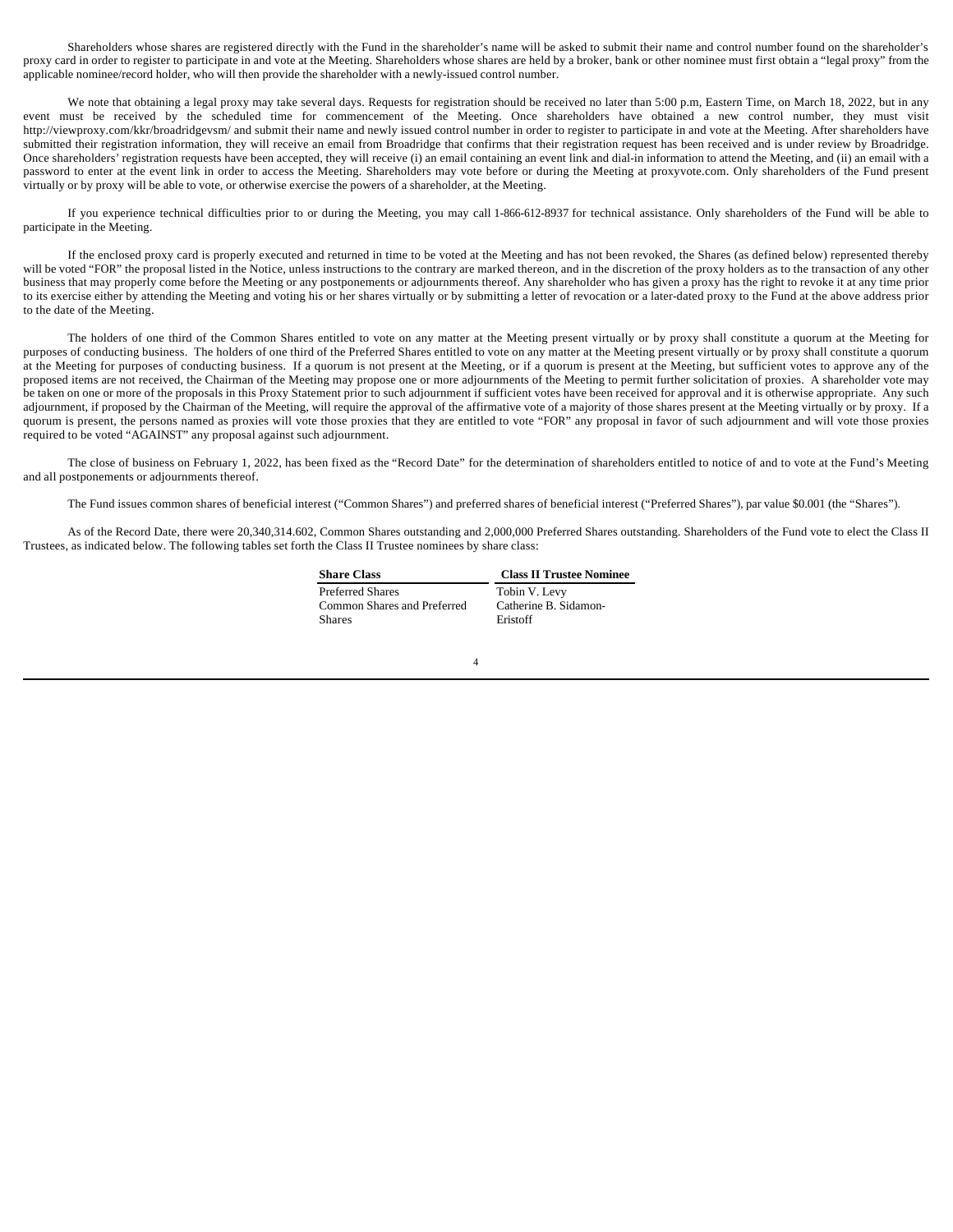In order that your Shares may be represented at the Meeting, you are requested to vote on the following matter:

## **PROPOSAL: ELECTION OF CLASS II NOMINEES TO THE FUND'S BOARD OF TRUSTEES**

#### **Election of Class II Nominees ("Nominees") for the Fund's Board of Trustees (the "Board")**

The Fund's Board is currently comprised of five Trustees, four of whom are not "interested persons" of the Fund as that term is defined in the Investment Company Act of 1940, as amended (the "1940 Act") (the "Independent Trustees"): Michael E. Cahill, Tobin V. Levy, Eric Mogelof, Catherine B. Sidamon-Eristoff and Jeffrey L. Zlot. At a meeting of the Board held on December 16, 2021, the Board, upon the recommendation of the Board's Nominating Committee, determined to submit to a vote of shareholders re-election of Mr. Levy and Ms. Sidamon-Eristoff as Independent Trustees of the Fund. If elected by shareholders at the Meeting, Mr. Levy and Ms. Sidamon-Eristoff will hold office for a three-year term and until his or her successor is duly elected and qualifies.

In addition, Section 18 of the 1940 Act, requires that the holders of any preferred shares, voting separately as a single class without regard to series, have the right to elect at least two trustees at all times. In this regard, the holders of Preferred Shares have the exclusive right to separately elect Mr. Levy as a Class II Trustee and as a Preferred Shares Trustee, in addition to the right to vote for Ms. Sidamon-Eristoff, together with the holders of the Common Shares.

Unless authority is withheld, it is the intention of the persons named in the proxy to vote the proxy "FOR" the election of Mr. Levy and Ms. Sidamon-Eristoff. Mr. Levy and Ms. Sidamon-Eristoff have each indicated his or her consent to serve as a Trustee if approved by shareholders at the Meeting. If Mr. Levy or Ms. Sidamon-Eristoff declines or otherwise becomes unavailable for election, however, the proxy confers discretionary power on the persons named therein to vote in favor of a substitute nominee or nominees.

The Fund's Board is responsible for the management of the business and affairs of the Fund in accordance with the laws of the State of Delaware. The Board appoints officers who are responsible for the day-to-day operations of the Fund and who execute policies authorized by the Board.

The current Trustees of the Fund know of no reason why Mr. Levy and Ms. Sidamon-Eristoff will be unable to serve.

#### **Information about each Nominee's and each Trustee's Experience**

Provided below is a brief summary of the specific experience, qualifications, attributes or skills of Mr. Levy and Ms. Sidamon-Eristoff that warrant their consideration as Nominees for the Fund's Board.

Mr. Levy was selected to join the Board based upon the following: his character and integrity; his prior experience serving as a member of other boards of directors; his prior experience as Managing Director and Chief Financial Officer of the Hedge Fund Strategies Group at Goldman Sachs & Co.; and his willingness to serve and willingness and ability to commit the time necessary to perform the duties of a Trustee.

Ms. Sidamon-Eristoff was selected to join the Board based upon the following: her character and integrity; her prior experience in management roles at FlexPaths LLC, a workplace strategy and consulting firm; her experience as Treasurer and a Board Member of C-Change Conversations; and her willingness to serve and willingness and ability to commit the time necessary to perform the duties of a Trustee.

No factor, by itself, was controlling. In addition to the information provided in the table included below, Mr. Levy and Ms. Sidamon-Eristoff each possess significant experience as investment professionals. References to the qualifications, attributes and skills of the Nominees are pursuant to requirements of the U.S. Securities and Exchange Commission ("SEC"), do not constitute holding out the Board or any Trustees as having any special expertise or experience, and shall not impose any greater responsibility or liability on any such person or on the Board by reason thereof.

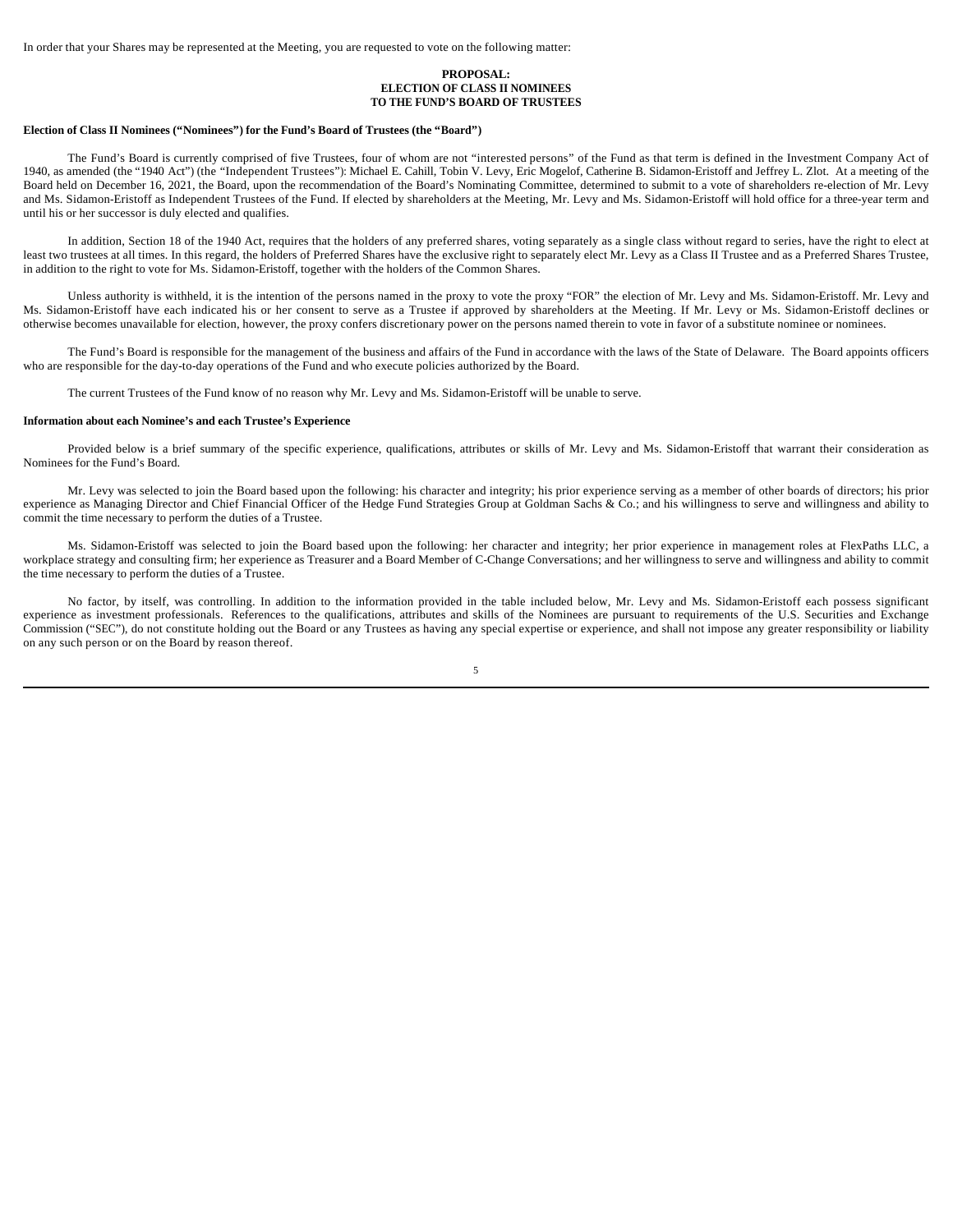### Biographical descriptions of the Board's Trustees and the Nominees are set forth below.

## **Nominees**

Tobin V. Levy, an Independent Trustee, was previously employed by Goldman Sachs & Co. for 13 years where he served as a Managing Director and Chief Financial Officer of the Hedge Fund Strategies Group. While at Goldman Sachs & Co., Mr. Levy established and managed Goldman Sachs Bank USA, a \$20 billion Goldman Sachs bank subsidiary of which he was Chairman and Chief Executive Officer. Prior to that, Mr. Levy was employed by Caisse Nationale de Credit Agricole for 10 years in a variety of roles, including as a Member of the Executive Committee. Earlier in his career, Mr. Levy held management roles at Norwest Bank and First Pennsylvania Corporation. Before Mr. Levy began his career, he was a First Lieutenant in the U.S. Army from 1968 - 1971. Mr. Levy currently serves as a Trustee of Preservation of Affordable Housing, Inc. and was formerly a Trustee of the Borough of Princeton Housing Authority and Head of the Investment Committee for Princeton Public Library. Mr. Levy holds a B.S. in Economics from the University of Pennsylvania and an M.B.A. from Wharton at the University of Pennsylvania.

Catherine B. Sidamon-Eristoff, an Independent Trustee, is a Board Member of FlexPaths LLC, a workplace strategy and consulting firm. She is Treasurer and a Board Member of C-Change Conversations, a non-profit organization promoting non-partisan dialogue on climate change and energy. Previously, Ms. Sidamon-Eristoff was a Managing Director of Constellation Wealth Advisors from 2007 until its sale in 2015 to First Republic Bank. She started her career in 1987 at Morgan Stanley, spending most of it in Private Wealth Management, first as a fixed income portfolio manager, then as a Managing Director and head of the New York and other offices. She retired in 2005 as an Advisory Director. Ms. Sidamon-Eristoff has served on the boards of numerous non-profit organizations in New York and New Jersey. She holds a B.A. in Political Science from Duke University and an M.B.A. from the Fuqua School of Business at Duke University.

#### **Other Trustees**

Michael E. Cahill, an Independent Trustee, served as Executive Vice President from 2008 to 2013 and Managing Director and General Counsel from 1991 to 2013 of The TCW Group, Inc. and Trust Company of the West, an international investment management firm. Mr. Cahill previously worked at Act III Communications in Los Angeles from 1988 to 1991, where he was Senior Vice President and General Counsel. Earlier in his career, Mr. Cahill was in private corporate law practice at O'Melveny and Myers LLP in Los Angeles and at Shenas, Robbins, Shenas & Shaw in San Diego. Mr. Cahill currently serves on the Board of Trustees of Southwestern Law School in Los Angeles. Mr. Cahill holds a B.A. from Bishops University, a J.D. from Osgoode Hall Law School, York University and an LL.M. from Harvard University.

Eric Mogelof, an interested Trustee, joined KKR in October 2020 as the global head of KKR's Client and Partner Group and as a Partner of KKR. Mr. Mogelof also serves on the firm's Distribution Committee. Prior to joining KKR, Mr. Mogelof spent 17 years at PIMCO and held various leadership roles including head of PIMCO's U.S. Global Wealth Management business, head of PIMCO's Asia Pacific business, head of PIMCO's Global Advisory effort, and co-head of PIMCO's Americas Institutional business. He was also a member of PIMCO's Executive Committee and board member of the PIMCO Foundation. Prior to PIMCO, Mr. Mogelof worked at Salomon Brothers in investment banking and at Jupiter Partners, a private equity firm. He has 22 years of investment experience and holds an MBA from Harvard Business School. He received an undergraduate degree in mathematics and economics from Yale University.

Jeffrey L. Zlot, an Independent Trustee, has served as a Managing Director of Tiedemann Advisors (formerly, Tiedemann Wealth Management), an investment consulting and banking firm, since 1997. Mr. Zlot was previously the Chief Compliance Officer of Presidio Merchant Partners, LLC, a wholly-owned subsidiary of The Presidio Group LLC. Mr. Zlot served as Chief Financial Officer of The Presidio Group LLC from 1997 to 2007. Previously, he worked as a Research Analyst at Peter Hart Research Associates. Mr. Zlot serves as the President of the Board of Camp Tawonga. Mr. Zlot holds a B.A. in Government from Colby College and is a Certified Financial Planner.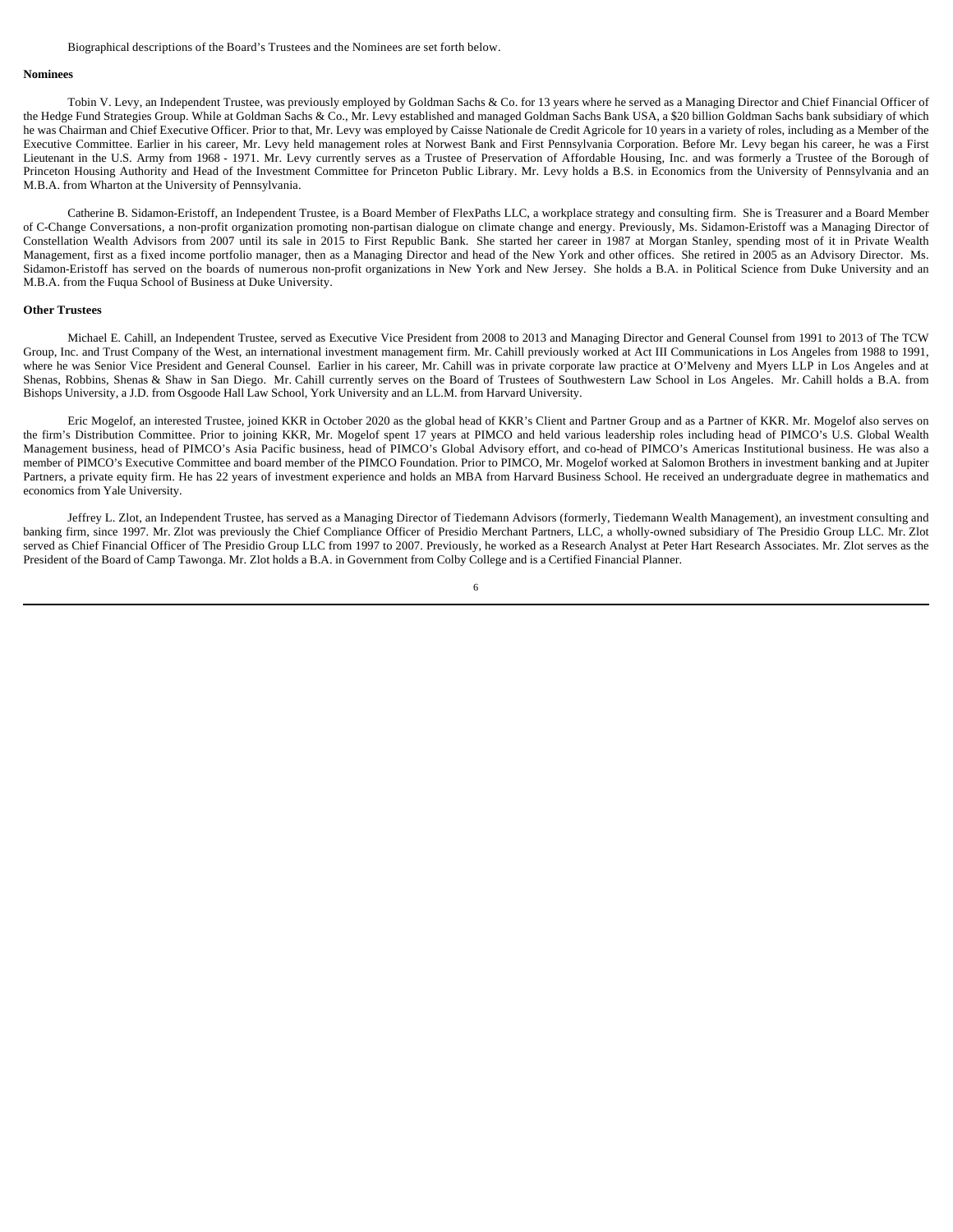## **Additional Information about the Trustees/Nominees and the Fund's Officers**

Set forth in the table below are the Nominees, Trustees and officers of the Fund, as well as their age, information relating to their respective positions held with the Fund, a brief statement of their principal occupations during the past five years and other directorships, if any.

## *Independent Trustee/Nominee of the Fund*

| Name, Age and<br>Address <sup>(1)</sup>     | Position(s)<br><b>Held with</b><br>the Fund                    | Term of<br><b>Office and</b><br>Length of<br>Time<br>Served | <b>Principal Occupation(s)</b><br><b>During Past 5 Years</b>                                                                                                                                                                                            | Number of<br><b>Registered</b><br><b>Investment</b><br><b>Companies in</b><br><b>Fund Complex</b><br>Overseen by<br>Trustee/Nominee <sup>(2)</sup> | <b>Other Directorships</b><br><b>Held by</b><br>Trustee/Nominee <sup>(3)</sup> |
|---------------------------------------------|----------------------------------------------------------------|-------------------------------------------------------------|---------------------------------------------------------------------------------------------------------------------------------------------------------------------------------------------------------------------------------------------------------|----------------------------------------------------------------------------------------------------------------------------------------------------|--------------------------------------------------------------------------------|
| Tobin V. Levy<br>(77)                       | Nominee and Class II<br>and<br><b>Preferred Shares Trustee</b> | Since July 2013;<br>term expires 2022                       | Executive Vice President & Chief Financial Officer, Local<br>Initiatives Support Corporation (non-profit support and<br>resources) (2011-2014).                                                                                                         |                                                                                                                                                    | None.                                                                          |
| Catherine B.<br>Sidamon-Eristoff<br>(58)    | Nominee and Class II<br>Trustee                                | Since December 2019:<br>term expires 2022                   | Treasurer and Board Member, C-Change Conversations<br>(non-profit organization), Board Member, FlexPaths LLC<br>(workplace strategy and consulting firm), Managing<br>Director, Constellation Wealth Advisors (financial<br>services firm) (2007-2015). | 2                                                                                                                                                  | None.                                                                          |
| <b>Other Independent</b><br><b>Trustees</b> |                                                                |                                                             |                                                                                                                                                                                                                                                         |                                                                                                                                                    |                                                                                |
| Michael E.<br>Cahill (70)                   | Class I Trustee                                                | Since July 2013;<br>term expires 2024                       | Executive Vice President (2008-2013) and Managing<br>Director and General Counsel (1991-2013), The TCW<br>Group, Inc. and Trust Company of the West (financial<br>services firm).                                                                       |                                                                                                                                                    | None.                                                                          |
|                                             |                                                                |                                                             | 7                                                                                                                                                                                                                                                       |                                                                                                                                                    |                                                                                |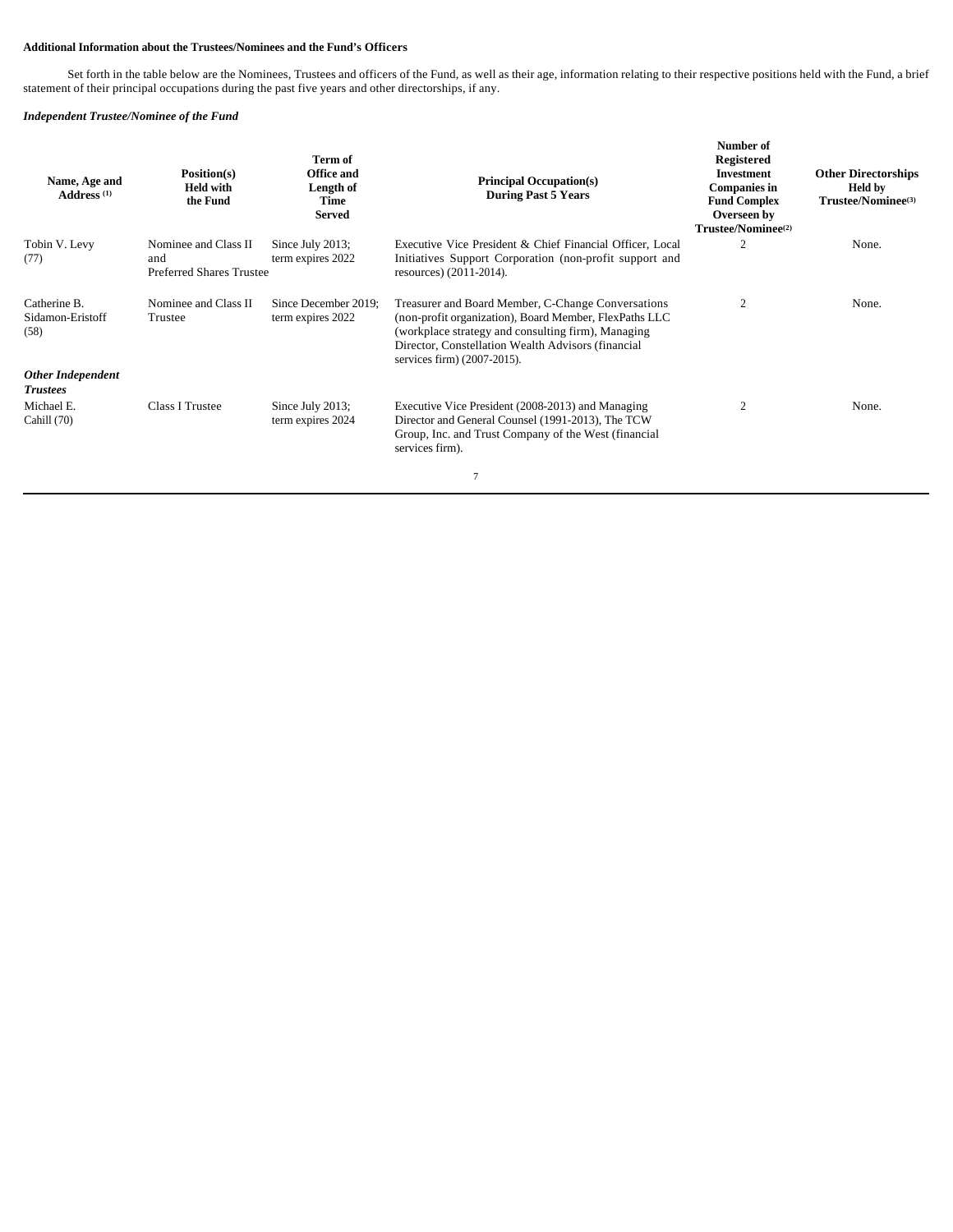| Jeffrey L. $Zlot(50)$     | Class III Trustee                                                           | Since July $2013$ ;<br>term expires 2023  | Managing Director, Tiedemann Advisors (formerly,<br>Tiedemann Wealth Management) (investment consultant<br>and investment banking) (since 1997).                                        | None. |
|---------------------------|-----------------------------------------------------------------------------|-------------------------------------------|-----------------------------------------------------------------------------------------------------------------------------------------------------------------------------------------|-------|
| <b>Interested Trustee</b> |                                                                             |                                           |                                                                                                                                                                                         |       |
| Eric Mogelof $(46)^*$     | Class III and Preferred<br><b>Shares</b><br>Trustee, Chair and<br>President | Since December 2020:<br>term expires 2023 | Global head of KKR's Client and Partner Group and<br>Partner of KKR (since 2020); Head of U.S. Global Wealth<br>Management (2017-2020) and Head of Asia Pacific (2014-<br>2017), PIMCO. | None. |

\* Mr. Mogelof is considered to be an "Interested Trustee" because he is the President of the Fund and also holds a position with an affiliate of the Adviser.

(1) Each Trustee may be contacted by writing to the Trustee, c/o KKR Credit Advisors (US) LLC, 555 California Street, 50th Floor, San Francisco, California 94104, Attn: General Counsel.

(2) The Fund Complex is comprised of the Fund and KKR Credit Opportunities Portfolio.

(3) This column includes only directorships of companies required to report to the SEC under the Securities Exchange Act of 1934, as amended (the "Exchange Act") (*i.e.*, "public companies") or other investment companies registered under the 1940 Act.

No Trustee or Nominee who is not an interested person of the Fund, or any immediate family member of such person, owns securities in the Adviser, or a person directly or indirectly controlling, controlled by, or under common control with the Adviser.

## *Officers of the Fund*

| Name, Age and Address                                                                                                                                         | Position(s)<br><b>Held with</b><br>the Fund                                     | <b>Term of Office</b><br>and Length of<br><b>Time Served</b> | <b>Principal Occupation(s)</b><br><b>During Past 5 Years</b>                                                                                                                                                        |
|---------------------------------------------------------------------------------------------------------------------------------------------------------------|---------------------------------------------------------------------------------|--------------------------------------------------------------|---------------------------------------------------------------------------------------------------------------------------------------------------------------------------------------------------------------------|
| Eric Mogelof (46)<br><b>KKR Credit Advisors</b><br>(US) LLC<br>555 California Street<br>50th Floor<br>San Francisco, CA 94104                                 | President                                                                       |                                                              | Since December 2020 Global head of KKR's Client and Partner Group and Partner of KKR (since 2020); Head of U.S. Global Wealth<br>Management (2017-2020) and Head of Asia Pacific (2014-2017), PIMCO.                |
| Thomas Murphy (55)<br><b>KKR Credit Advisors</b><br>(US) LLC<br>555 California Street<br>50th Floor<br>San Francisco, CA 94104                                | Treasurer, Chief<br>Financial<br>Officer and Chief<br><b>Accounting Officer</b> | Since June 2017                                              | Chief Financial Officer, KKR Financial Holdings LLC (since 2015); Director (Finance & Accounting), KKR<br>Credit Advisors (US) LLC (since 2012); Chief Accounting Officer, KKR Financial Holdings LLC (since 2009). |
| Annette O'Donnell-Butner Chief Compliance<br>(53)<br><b>KKR Credit Advisors</b><br>(US) LLC<br>555 California Street<br>50th Floor<br>San Francisco, CA 94104 | Officer                                                                         | Since October 2018                                           | Chief Compliance Officer, Corporate Capital Trust, Inc. (2017-2018); Managing Director and Chief Compliance<br>Officer, KKR Credit Advisors (US) LLC (since 2009).                                                  |
| Michael Nguyen (39)<br><b>KKR Credit Advisors</b><br>(US) LLC<br>555 California Street<br>50th Floor<br>San Francisco, CA 94104                               | Secretary and Vice<br>President                                                 | Since June 2019                                              | Principal, KKR Credit Advisors (US) LLC (since 2013).                                                                                                                                                               |
|                                                                                                                                                               |                                                                                 |                                                              | 8                                                                                                                                                                                                                   |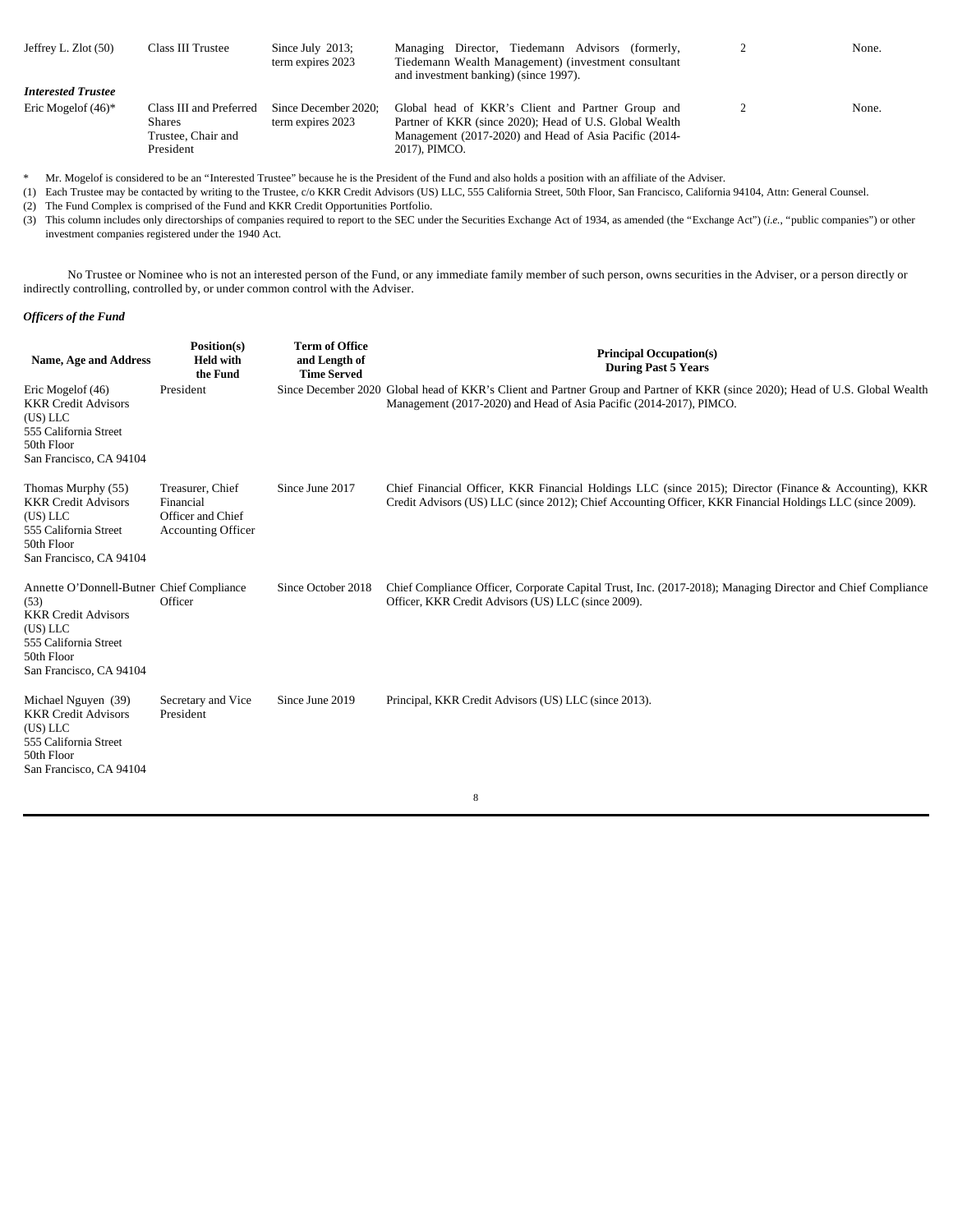## **Compensation of Trustees**

Each Trustee who is not an employee of the Adviser is compensated by the Fund Complex for his or her services by an annual retainer and meeting fees. The table below sets forth the compensation structure for the Independent Trustees of the Fund:

| Retainer                                                                  | \$35,000 |
|---------------------------------------------------------------------------|----------|
| Regular Meeting Fees (total annual fee; assumption of quarterly meetings) | \$14,000 |
| Telephonic Meeting Fees (total annual fee)                                | \$2,500  |
| Committee Meeting Fees (excluding Audit Committee)                        | \$4,000  |
| Audit Committee Meeting Fee                                               | \$4.500  |

The Fund adopted a deferred compensation plan (the "Plan") in May 2013 pursuant to which the Independent Trustees may elect to defer part or all of the fees earned for serving as Trustees of the Fund.

The following is the total compensation paid to the Trustees/Nominees during the fiscal year ended October 31, 2021:

|                                              | Compensation <sup>(1)</sup>                       |                                                                                         |  |
|----------------------------------------------|---------------------------------------------------|-----------------------------------------------------------------------------------------|--|
| <b>Name of Trustee/Nominee</b>               | Aggregate<br>Compensation<br><b>From the Fund</b> | <b>Total Compensation</b><br>From Fund Complex Paid to Trustees/Nominees <sup>(4)</sup> |  |
| <b>Interested Trustee</b>                    |                                                   |                                                                                         |  |
| Eric Mogelof <sup><math>(2)</math></sup>     | \$0                                               | \$0                                                                                     |  |
| <b>Independent Trustees/Nominees</b>         |                                                   |                                                                                         |  |
| Michael E. Cahill $(3)$                      | \$30,000                                          | \$60,000                                                                                |  |
| Tobin V. Levy $(3)$                          | \$30,000                                          | \$60,000                                                                                |  |
| Catherine B. Sidamon-Eristoff <sup>(3)</sup> | \$30,000                                          | \$60,000                                                                                |  |
| Jeffrey L. $Zlot^{(3)}$                      | \$30,000                                          | \$60,000                                                                                |  |
|                                              |                                                   |                                                                                         |  |

(1) Includes all amounts paid for serving as Trustee of the Fund, as well as serving as chairperson of a committee.

(2) Mr. Mogelof, as an Interested Trustee, is not compensated by the Fund or the Fund Complex for his services.

(3) Participants in the Plan. Fiscal year 2021 compensation directed to the Plan consisted of \$30,000, \$45,000, \$60,000 and \$60,000, allocated on behalf of Messrs. Cahill and Levy, Ms. Sidamon-Eristoff and Mr. Zlot, respectively, pursuant to the Plan.

(4) During the fiscal year ended October 31, 2021, the Fund Complex was comprised of the Fund and the KKR Credit Opportunities Portfolio.

The Fund's Board met six times during the fiscal year ended October 31, 2021. Each Trustee then serving in such capacity attended at least 75% of the meetings of the Board and of any Committee of which he or she is a member.

## **Board Committees**

In addition to serving on the Board, the Independent Trustees also serve on the following committees which have been established by the Board to handle certain designated responsibilities. The Board has designated a chairman of each committee. The Board may establish additional committees, change the membership of any committee, fill all vacancies, and designate alternate members to replace any absent or disqualified member of any committee, or to dissolve any committee as it deems necessary and in the Fund's best interest.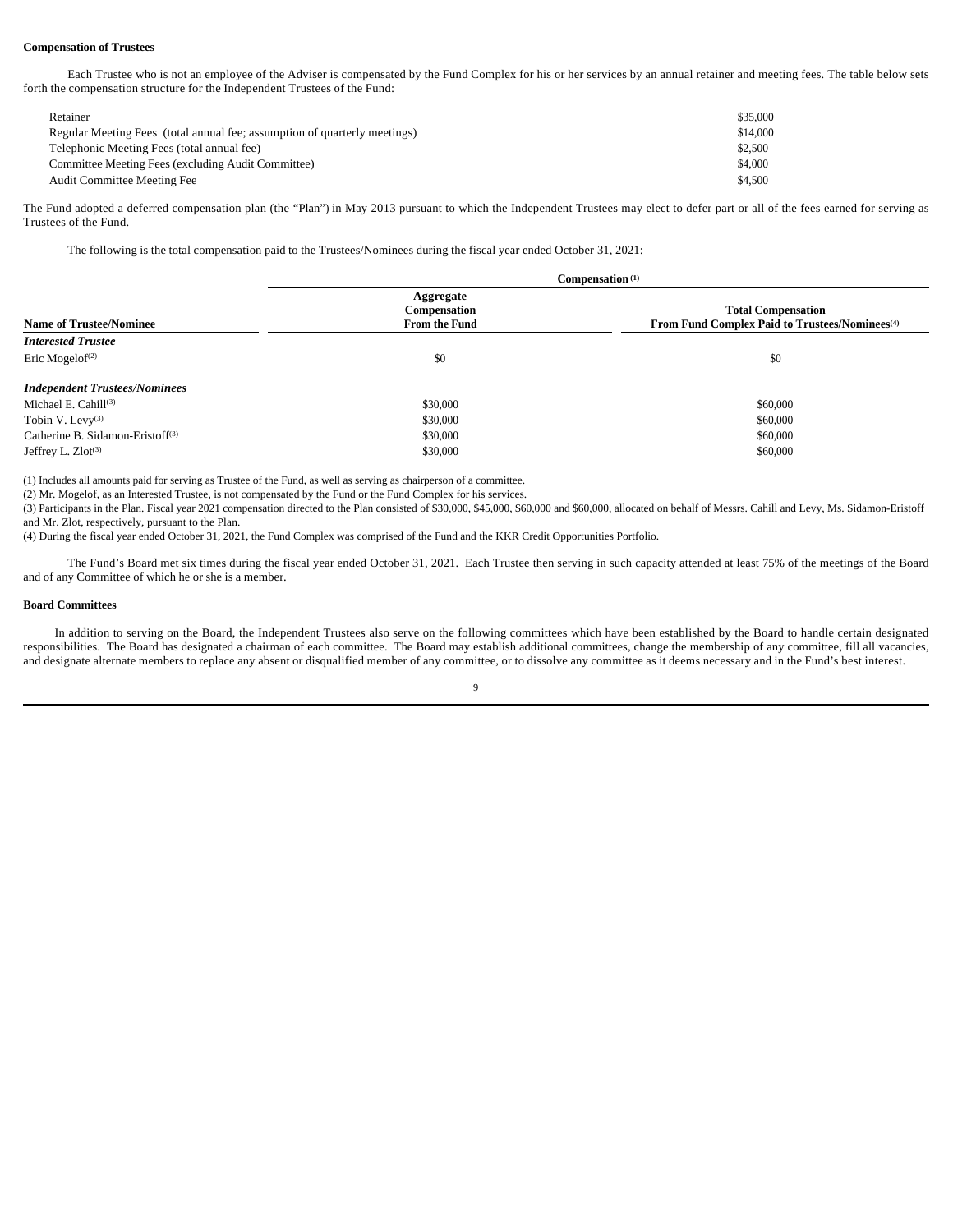*Audit Committee.* The members of the Fund's Audit Committee are Michael E. Cahill, Tobin V. Levy, Catherine B. Sidamon-Eristoff and Jeffrey L. Zlot, each of whom meets the independence standards established by the SEC for audit committees and is independent for purposes of the 1940 Act. Tobin V. Levy serves as chairman of the Fund's Audit Committee. The Board has determined that Mr. Levy is an "audit committee financial expert" as that term is defined under Item 407 of Regulation S-K of the Exchange Act. The Fund's Audit Committee operates pursuant to a written charter and meets periodically as necessary. A copy of the Audit Committee's charter is attached hereto as Appendix A. The Audit Committee is responsible for selecting, engaging and discharging the Fund's independent registered public accounting firm, reviewing the plans, scope and results of the audit engagement with the Fund's independent registered public accounting firm, approving professional services provided by the Fund's independent registered public accounting firm (including compensation therefor), reviewing the independence of the Fund's independent registered public accounting firm and reviewing the adequacy of the Fund's internal controls over financial reporting.

The Fund's Audit Committee has met two times during the fiscal year ended October 31, 2021. None of the members of the Audit Committee is an "interested person" of the Fund.

*Nominating Committee.* The members of the Fund's Nominating Committee are Michael E. Cahill, Tobin V. Levy, Catherine B. Sidamon-Eristoff and Jeffrey L. Zlot, each of whom meets the independence standards established by the SEC for governance committees and is independent for purposes of the 1940 Act. Jeffrey L. Zlot serves as chairman of the Fund's Nominating Committee. The Fund's Nominating Committee operates pursuant to a written charter and meets periodically as necessary. A copy of the Nominating Committee's charter is attached hereto as Appendix B. The Nominating Committee is responsible for selecting, researching, and nominating trustees for election by shareholders, periodically reviewing the composition of the Board in light of the current needs of the Board and the Fund, and determining whether it may be appropriate to add or remove individuals after considering issues of judgment, diversity, age, skills, background and experience. The Nominating Committee will consider proposed nominations for trustees by shareholders who have sent nominations (which include the biographical information and the qualifications of the proposed nominee) to the Chief Executive Officer of the Fund, as the Nominating Committee deems appropriate.

The Fund's Nominating Committee has met two times during the fiscal year ended October 31, 2021. None of the members of the Nominating Committee is an "interested person" of the Fund.

#### **Board Leadership Structure**

The Board is currently composed of five Trustees, four of whom are Independent Trustees. The Fund's business and affairs are managed under the direction of its Board. Among other things, the Board sets broad policies for the Fund and approves the appointment of the Fund's Administrator and officers. The role of the Board, and of any individual Trustee, is one of oversight and not of management of the Fund's day-to-day affairs.

Under the Fund's By-Laws, the Board may designate one of the Trustees as chair to preside over meetings of the Board and meetings of shareholders, and to perform such other duties as may be assigned to him or her by the Board. Presently, Eric Mogelof serves as Chair of the Board and is an Interested Trustee by virtue of his employment relationship with an affiliate of the Adviser. The Board believes that it is in the best interests of Fund shareholders for Mr. Mogelof to serve as Chair of the Board because of his significant experience in matters of relevance to the Fund's business. The Board does not, at the present time, have a lead Independent Trustee; the Board has determined that the compositions of the Audit Committee and the Nominating Committee are appropriate means to address any potential conflicts of interest that may arise from the Chair's status as an Interested Trustee. The Board believes that flexibility to determine its chair and to recognize its leadership structure is in the best interests of the Fund and its shareholders at this time.

All of the Independent Trustees play an active role on the Board. The Independent Trustees compose a majority of the Board and will be closely involved in all material deliberations related to the Fund. The Board believes that, with these practices, each Independent Trustee has an equal involvement in the actions and oversight role of the Board and equal accountability to the Fund and its shareholders. The Independent Trustees are expected to meet separately (i) as part of each regular Board meeting and (ii) with the Fund's chief compliance officer, as part of at least one Board meeting each year.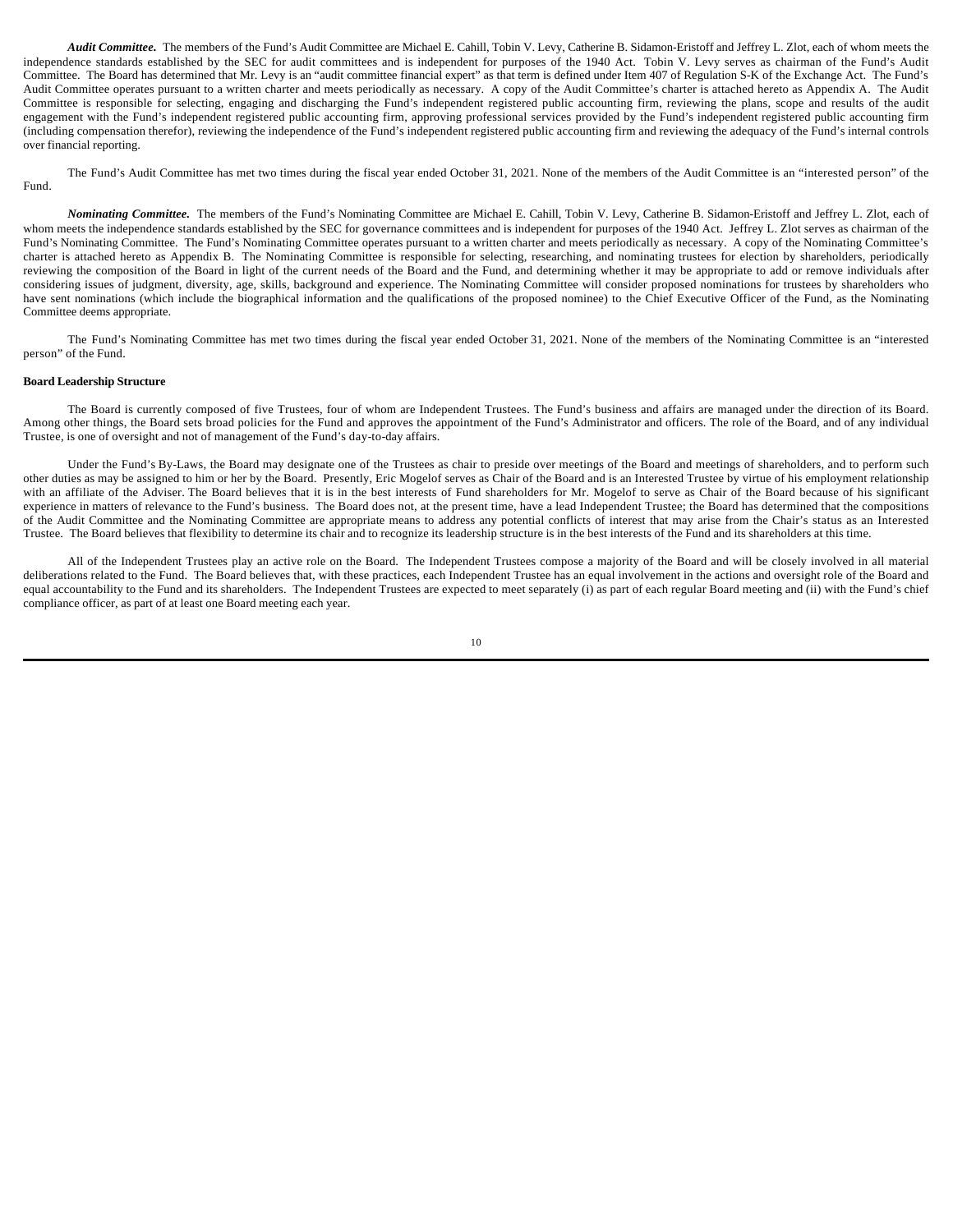The Board believes that its leadership structure is the optimal structure for the Fund at this time. The Board, which will review its leadership structure periodically as part of its annual self-assessment process, further believes that its structure is presently appropriate to enable it to exercise its oversight of the Fund.

#### **Board Role in Risk Oversight**

The Trustees meet periodically throughout the year to discuss and consider matters concerning the Fund and to oversee the Fund's activities, including its investment performance, compliance program and risks associated with its activities. Risk management is a broad concept comprising many disparate elements (for example, investment risk, issuer and counterparty risk, compliance risk, operational risk, and business continuity risk). The Board implements its risk oversight function both as a whole and through its committees. The Board has adopted, and periodically reviews, policies and procedures designed to address risks associated with the Fund's activities. In the course of providing oversight, the Board and its committees will receive reports on the Fund's and the Adviser's activities, including reports regarding the Fund's investment portfolio and financial accounting and reporting. The Board also receives a quarterly report from the Fund's chief compliance officer, who reports on the Fund's compliance with the federal and state securities laws and its internal compliance policies and procedures as well as those of the Adviser, Administrator and transfer agent. The Audit Committee's meetings with the Fund's independent registered public accounting firm also contribute to its oversight of certain internal control risks. In addition, the Board meets periodically with the Adviser to receive reports regarding the Fund's operations, including reports on certain investment and operational risks, and the Independent Trustees will be encouraged to communicate directly with senior members of Fund management.

The Board believes that this role in risk oversight is appropriate. The Board believes that the Fund has robust internal processes in place and a strong internal control environment to identify and manage risks. However, not all risks that may affect the Fund can be identified or processes and controls developed to eliminate or mitigate their occurrence or effects, and some risks are beyond the control of the Fund, the Adviser and the Fund's other service providers.

#### **Shareholder Communications**

Shareholders may send communications to the Board. Shareholders should send communications intended for the Board by addressing the communication directly to the Board (or individual Trustees) and/or otherwise clearly indicating in the salutation that the communication is for the Board (or individual Trustees) and by sending the communication to either the Fund's office or directly to such Trustee(s) at the address specified for such Trustee above. Other shareholder communications received by the Fund not directly addressed and sent to the Board will be reviewed and generally responded to by management, and will be forwarded to the Board only at management's discretion based on the matters contained therein.

## **Audit Committee Reports**

The Audit Committee acts according to an Audit Committee charter. Tobin V. Levy serves as Chair of the Audit Committee of the Fund's Board. The Audit Committee is responsible for assisting the Board in fulfilling its oversight responsibilities relating to accounting and financial reporting policies and practices of the Fund, including, but not limited to, the adequacy of the Fund's accounting and financial reporting processes, policies and practices; the integrity of the Fund's financial statements; the adequacy of the Fund's overall system of internal controls; the Fund's compliance with legal and regulatory requirements; the qualification and independence of the Fund's independent registered public accounting firm; the performance of the Fund's internal audit function provided by the Adviser and the Fund's other service providers; and the review of the report required to be included in the Fund's annual proxy statement by the rules of the SEC. The Audit Committee is also required to prepare an audit committee report to be included in the Fund's annual proxy statement as required by Item 407(d)(3)(i) of Regulation S-K. The Audit Committee operates pursuant to a charter that was most recently reviewed by the Fund's Board on December 16, 2021. A copy of the Audit Committee's charter is attached hereto as Appendix A. As set forth in the charter, the function of the Audit Committee is oversight; it is the responsibility of the Adviser to maintain appropriate systems for accounting and internal control, and the independent auditors' responsibility to plan and carry out a proper audit. The independent registered public accounting firm is ultimately accountable to the Fund's Board and Audit Committee, as representatives of the Fund's shareholders. The independent registered public accounting firm for the Fund reports directly to the Audit Committee.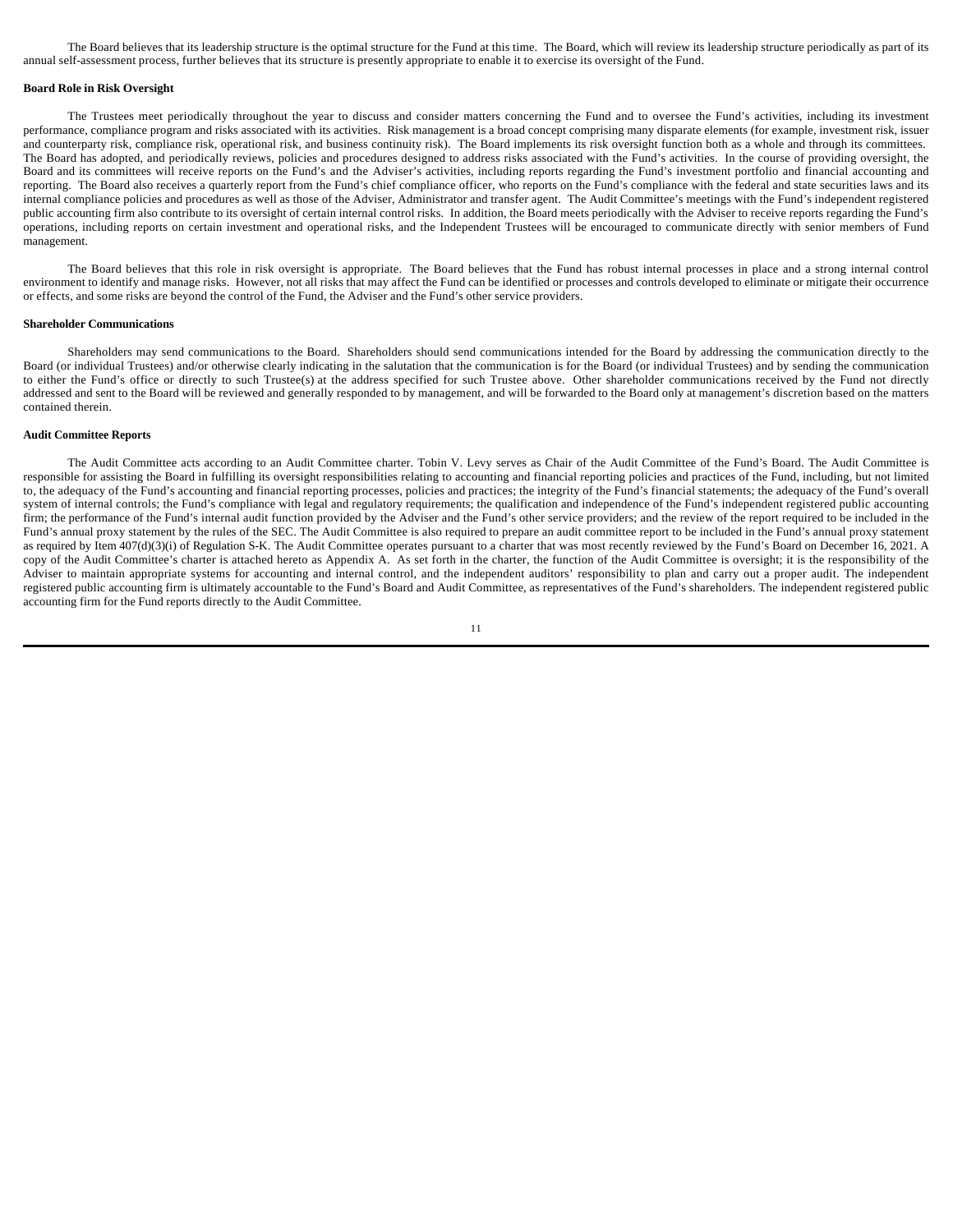In performing its oversight function, at a meeting held on December 16, 2021, the Audit Committee reviewed and discussed with management of the Fund and the independent registered public accounting firm, Deloitte & Touche LLP ("Deloitte"), the audited financial statements of the Fund as of and for the fiscal year ended October 31, 2021, and discussed the audit of such financial statements with the independent registered public accounting firm.

The Audit Committee has: (a) reviewed and discussed the Fund's audited financial statements with the management of the Fund; (b) discussed with the independent registered public accounting firm the matters required to be discussed by the Public Company Accounting Oversight Board ("PCAOB") Auditing Standard No. 16, as modified or supplemented; (c) received the written disclosures and the letter from the independent registered public accounting firm required by applicable requirements of the PCAOB Ethics and Independence Rule 3526 regarding the independent registered public accounting firm's communications with the Audit Committee concerning independence, and has discussed with the independent registered public accounting firm the independent registered public accounting firm's independence.

The members of the Audit Committee are not, and do not represent themselves to be, professionally engaged in the practice of auditing or accounting and are not employed by the Fund for accounting, financial management or internal control purposes. Moreover, the Audit Committee relies on and makes no independent verification of the facts presented to it or representations made by management or the Fund's independent registered public accounting firm. Accordingly, the Audit Committee's oversight does not provide an independent basis to determine that management has maintained appropriate accounting and/or financial reporting principles and policies, or internal controls and procedures designed to assure compliance with accounting standards and applicable laws and regulations. Furthermore, the Audit Committee's considerations and discussions referred to above do not provide assurance that the audit of the Fund's financial statements has been carried out in accordance with generally accepted accounting standards or that the financial statements are presented in accordance with generally accepted accounting principles.

Based on its consideration of the audited financial statements and the discussions referred to above with management and the Fund's independent registered public accounting firm, and subject to the limitations on the responsibilities and role of the Audit Committee set forth in the charter and those discussed above, the Audit Committee recommended to the Board that the Fund's audited financial statements be included in the Fund's Annual Report for the fiscal year ended October 31, 2021.

SUBMITTED BY THE AUDIT COMMITTEE OF THE FUND'S BOARD Tobin V. Levy, Audit Committee Chairman Michael E. Cahill Catherine B. Sidamon-Eristoff Jeffrey L. Zlot

## **Other Board Related Matters**

The Fund does not require Trustees to attend its Annual Meeting of Shareholders.

## **REQUIRED VOTE**

The election of Mr. Levy and Ms. Sidamon-Eristoff as Class II Trustees of the Fund requires the affirmative vote of the holders of a plurality of the votes cast by holders of shares of beneficial interest of the Fund entitled to vote represented at the Meeting, if a quorum is present.

THE FUND'S BOARD, INCLUDING THE "INDEPENDENT" TRUSTEES, UNANIMOUSLY RECOMMENDS THAT THE SHAREHOLDERS VOTE "FOR" THE ELECTION OF THE FUND'S CLASS II NOMINEES.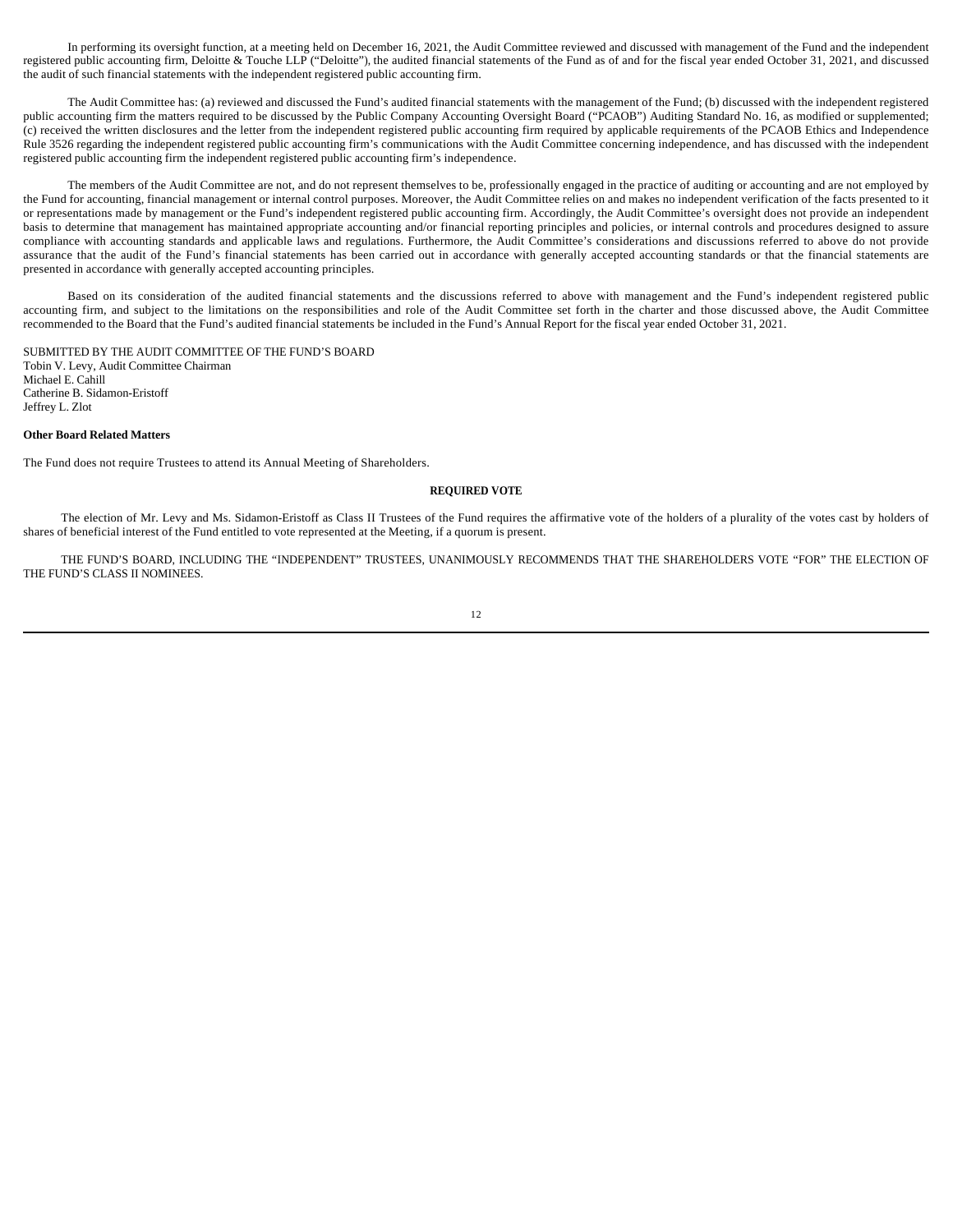## **NOMINEE/TRUSTEE BENEFICIAL OWNERSHIP OF FUND SHARES**

The following table shows the dollar range of shares beneficially owned by each Trustee/Nominee in the Fund and the Fund Complex as of January 31, 2022:

| <b>Name of Trustee/Nominee</b>       | <b>Dollar Range of Equity</b><br><b>Securities in Fund</b> | <b>Aggregate Dollar Range of Equity</b><br><b>Securities in all Registered Investment</b><br><b>Companies Overseen by</b><br><b>Trustee/Nominee in Family of</b><br><b>Investment Companies</b> |
|--------------------------------------|------------------------------------------------------------|-------------------------------------------------------------------------------------------------------------------------------------------------------------------------------------------------|
| <b>Interested Trustee</b>            |                                                            |                                                                                                                                                                                                 |
| Eric Mogelof                         | None                                                       | None                                                                                                                                                                                            |
| <b>Independent Trustees/Nominees</b> |                                                            |                                                                                                                                                                                                 |
| Michael E. Cahill $(1)$              | Over \$100,000                                             | Over \$100,000                                                                                                                                                                                  |
| Tobin V. Levy $(1)$                  | Over \$100,000                                             | Over \$100,000                                                                                                                                                                                  |
| Catherine B. Sidamon-Eristoff $(1)$  | \$50,001-\$100,000                                         | Over \$100,000                                                                                                                                                                                  |
| Jeffrey L. $Zlot^{(1)}$              | Over \$100,000                                             | Over \$100,000                                                                                                                                                                                  |

(1) Includes the total amount of compensation deferred by the Trustee at his/her election pursuant to the Plan. Such deferred compensation is placed in a deferral account and deemed to be invested in the Fund that is offered under the Plan.

As of January 31, 2022, the Nominees, Trustees and officers of the Fund as a group owned less than 1% of the outstanding shares of beneficial interest of the Fund.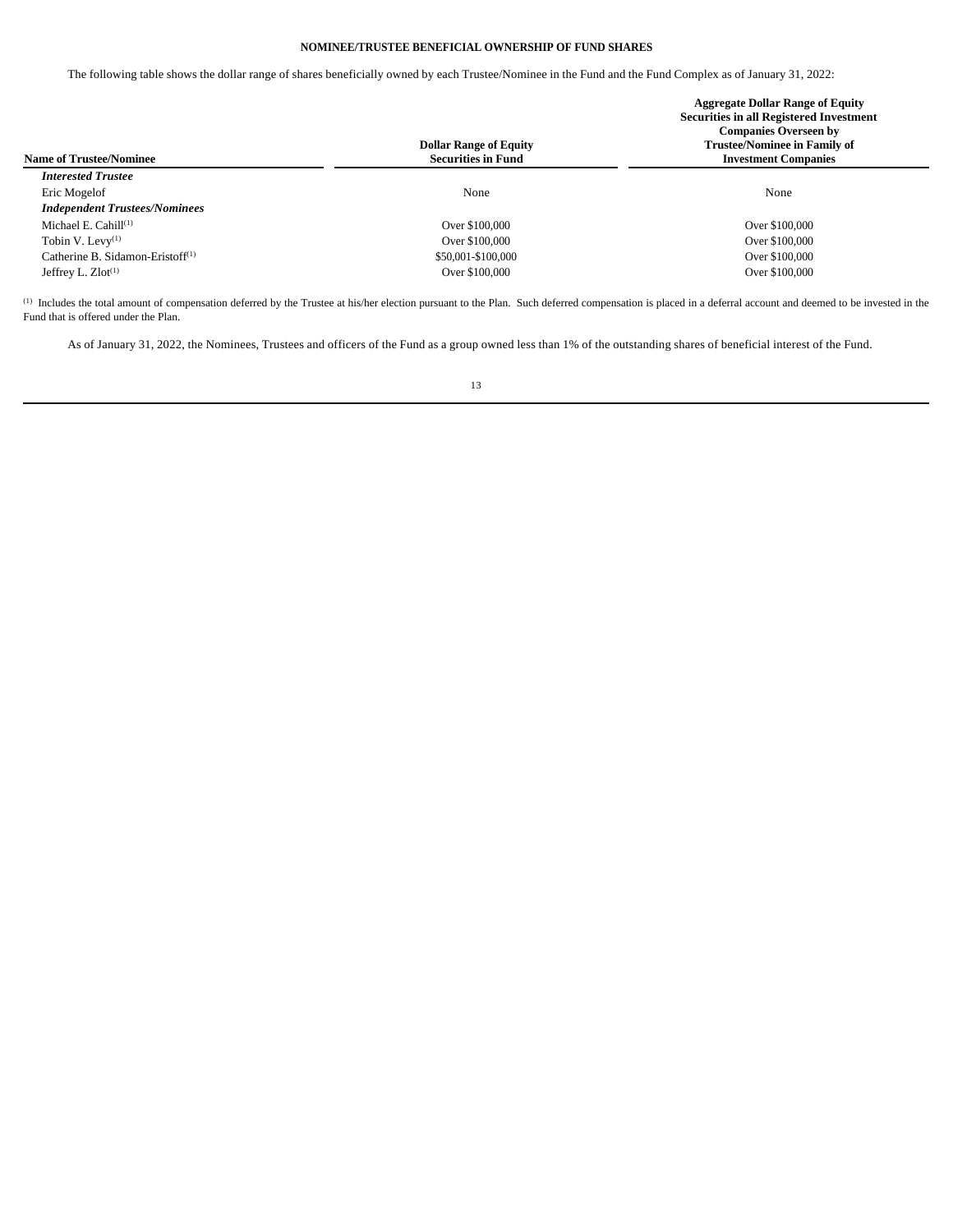## **FIVE PERCENT SHAREHOLDERS**

As of February 1, 2022, management knew of the following persons or entities who owned beneficially 5% or more of the outstanding shares of beneficial interest of the Fund:

| <b>Title of Class</b>   | Name and Address of Beneficial Owner                                                                                                                | <b>Amount and Nature of Beneficial Ownership</b>                                                                                                                                                                                                                                                | <b>Percent of Class</b> |
|-------------------------|-----------------------------------------------------------------------------------------------------------------------------------------------------|-------------------------------------------------------------------------------------------------------------------------------------------------------------------------------------------------------------------------------------------------------------------------------------------------|-------------------------|
| <b>Common Shares</b>    | First Trust Portfolios L.P.<br>First Trust Advisors L.P.<br>The Charger Corporation<br>120 East Liberty Drive, Suite 400<br>Wheaton, Illinois 60187 | 0 shares (First Trust Portfolios L.P., First Trust Advisors L.P. and<br>The Charger Corporation) with shared voting power; and<br>2,550,861 shares, respectively (First Trust Portfolios L.P., First<br>Trust Advisors L.P. and The Charger Corporation) with shared<br>dispositive power $(1)$ | $12.54\%^{(1)}$         |
| <b>Preferred Shares</b> | Brighthouse Life Insurance Company<br>11225 N. Community House Rd. Charlotte, NC 28277                                                              | 184,000 shares with sole voting power; and 184,000 shares with<br>sole dispositive power                                                                                                                                                                                                        | 9.20%                   |
| <b>Preferred Shares</b> | Metlife Insurance KK<br>1-3 Kioicho Chiyoda-Ku<br>Tokyo 102-8525<br>Japan                                                                           | 244,000 shares with sole voting power; and 244,000 shares with<br>sole dispositive power                                                                                                                                                                                                        | 12.20%                  |
| <b>Preferred Shares</b> | Metropolitan Life Insurance Company<br>200 Park Avenue<br>New York, NY 10166                                                                        | 492,000 shares with sole voting power; and 492,000 shares with<br>sole dispositive power                                                                                                                                                                                                        | 24.60%                  |
| <b>Preferred Shares</b> | Minnesota Life Insurance Company<br>400 Robert Street North<br>St. Paul, MN 55101-2098                                                              | 280,000 shares with sole voting power; and 280,000 shares with<br>sole dispositive power                                                                                                                                                                                                        | 14.00%                  |
| <b>Preferred Shares</b> | Voya Financial, Inc.<br>230 Park Avenue<br>New York NY 10169                                                                                        | 680,000 shares with sole voting power; and 680,000 shares with<br>sole dispositive power                                                                                                                                                                                                        | 34.00%                  |

(1) Based on a Schedule 13G/A filed with the SEC on January 26, 2022.

## **ADDITIONAL INFORMATION**

To request a copy of the Fund's prospectus, statement of additional information, semi-annual report or annual report, without charge, please call 1-855-862-6092 or write to U.S. Bancorp Fund Services, LLC P.O. Box 701 Milwaukee, Wisconsin 53201-0701 (Express Mail Address: c/o U.S. Bancorp Fund Services, LLC 615 East Michigan Street Milwaukee, Wisconsin 53202).

## **Independent Registered Public Accounting Firm**

Deloitte & Touche LLP ("Deloitte"), 555 Mission Street, San Francisco, California 94105, served as the Fund's independent registered public accounting firm for the Fund's fiscal year ended October 31, 2021. The Fund does not know of any direct financial or material indirect financial interest of Deloitte in the Fund. A representative of Deloitte will not be present at the Meeting, but will be available by telephone and will have an opportunity to make a statement, if asked, and will be available to respond to appropriate questions.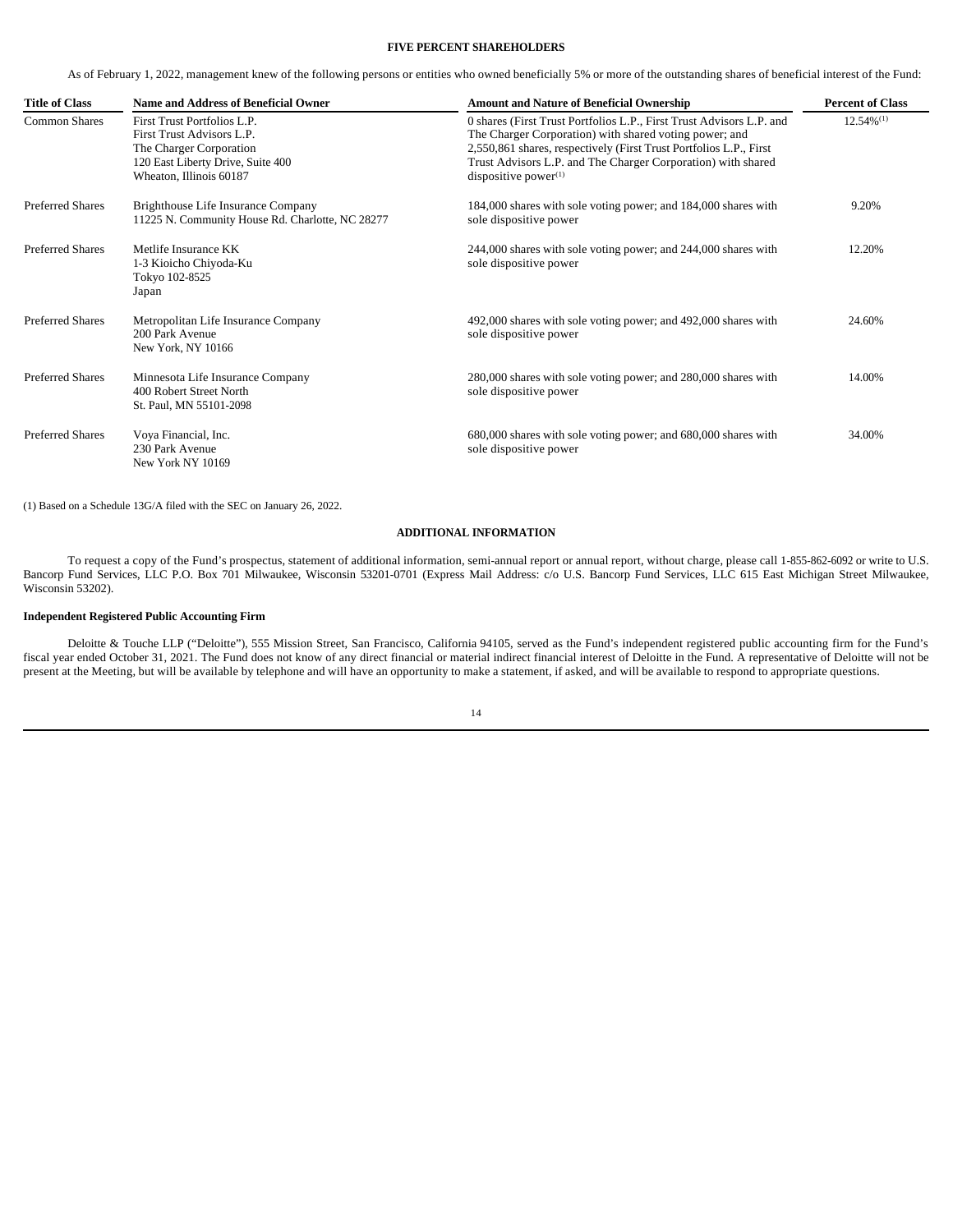### **Principal Accounting Fees and Services**

The following table sets forth for the Fund the aggregate fees billed by Deloitte for the Fund for the period from November 1, 2019 to October 31, 2021, as a result of professional services rendered for:

(1) Audit Fees for professional services provided by Deloitte for the audit of the Fund's annual financial statements or services that are normally provided by the accountant in connection with statutory and regulatory filings or engagements;

(2) Audit-Related Fees for assurance and related services by Deloitte that are reasonably related to the performance of the audit of the Fund's financial statements and are not reported under "Audit Fees";

(3) Tax Fees for professional services by Deloitte for tax compliance, tax advice and tax planning; and

(4) All Other Fees for products and services provided by Deloitte other than those services reported in above under "Audit Fees," "Audit Related Fees" and "Tax Fees".

| <b>Audit Fees</b>                    | <b>Audit-Related Fees</b>            | Tax Fees                             | All Other Fees                       |
|--------------------------------------|--------------------------------------|--------------------------------------|--------------------------------------|
| November 1, 2019 to October 31, 2020 | November 1, 2019 to October 31, 2020 | November 1, 2019 to October 31, 2020 | November 1, 2019 to October 31, 2020 |
| \$ 63,000                            |                                      | \$10,000                             |                                      |
| November 1, 2020 to October 31, 2021 | November 1, 2020 to October 31, 2021 | November 1, 2020 to October 31, 2021 | November 1, 2020 to October 31, 2021 |
| 65.000                               |                                      | 10,000                               |                                      |

The Fund's Audit Committee Charter requires that the Audit Committee pre-approve (i) all audit and non-audit services that the Fund's independent auditors provide to the Fund, and (ii) all non-audit services that the Fund's independent auditors provide to the Adviser and any entity controlling, controlled by, or under common control with the Adviser that provides ongoing services to the Fund, if the engagement relates directly to the operations and financial reporting of the Fund; provided that the Committee may implement policies and procedures by which such services are approved other than by the full Committee prior to their ratification by the Committee. All of the audit, audit-related, tax and other services described above for which Deloitte billed the Fund fees for the fiscal year ended October 31, 2021 were pre-approved by the Audit Committee.

The aggregate non-audit fees billed by Deloitte for services rendered to the Fund and rendered to the Adviser and any entity controlling, controlled by, or under common control with the Adviser that provides ongoing services to the Fund for the fiscal years ended October 31, 2020 and October 31, 2021 was \$10,000, respectively.

## **The Investment Adviser and Administrator**

KKR Credit Advisors (US) LLC is the Fund's investment adviser.

U.S. Bancorp Fund Services LLC is the administrator for the Fund, and its business address is 615 East Michigan Street, Milwaukee, Wisconsin 53202.

## **Section 16(a) Beneficial Ownership Reporting Compliance**

Based solely on a review of the reports filed with the SEC and upon representations that no applicable forms were required to be filed pursuant to Section 16(a) of the Exchange Act, the Fund believes that during the fiscal year ended October 31, 2021, its officers and Trustees complied with all applicable Section 16(a) filing requirements.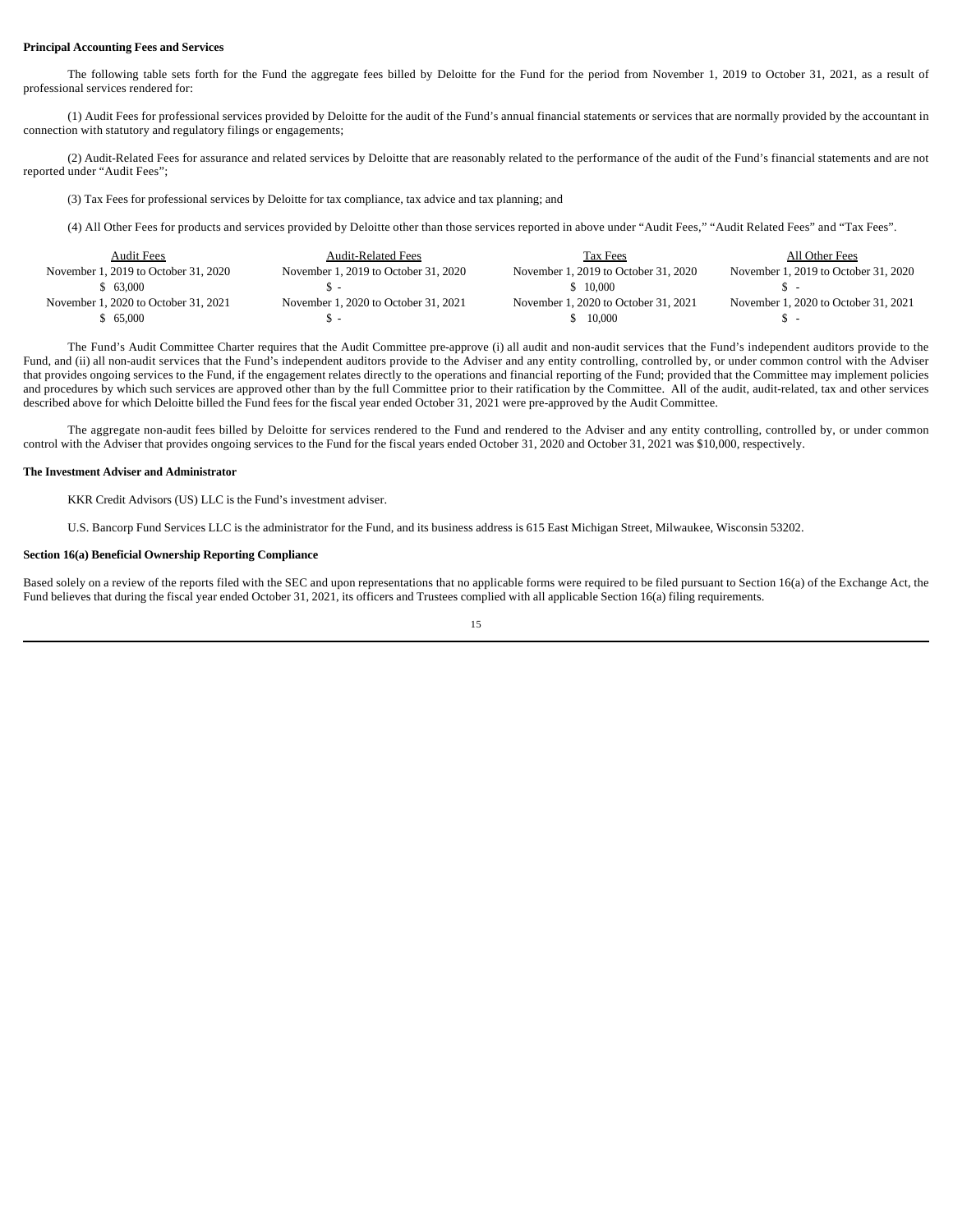#### **Broker Non-Votes and Abstentions**

The affirmative vote of a plurality of votes cast for each of the Class II Nominees by the holders entitled to vote is necessary for the election of the Class II Nominees.

For the purpose of electing the Class II Nominees, abstentions or broker non-votes will not be counted as votes cast and will have no effect on the result of the election. Abstentions or broker non-votes, however, will be considered to be present at the Meeting for purposes of determining the existence of the Fund's quorum.

Shareholders of the Fund will be informed of the voting results of the Meeting in the Fund's Semi-Annual Report for the period ending April 30, 2022.

## **OTHER MATTERS TO COME BEFORE THE MEETING**

The Trustees of the Fund do not intend to present any other business at the Meeting, nor are they aware that any shareholder intends to do so. If, however, any other matters, including adjournments, are properly brought before the Meeting, the persons named in the accompanying form of proxy will vote thereon in accordance with their judgment.

### **Shareholder Communications with Board**

Shareholders may mail written communications to the Fund's Board, to committees of the Board or to specified individual Trustees in care of the Secretary of the Fund, 555 California Street, 50th Floor, San Francisco, California 94104. All shareholder communications received by the Secretary will be forwarded promptly to the Board, the Board's committee or the specified individual Trustees, as applicable, except that the Secretary may, in good faith, determine that a shareholder communication should not be so forwarded if it does not reasonably relate to the Fund or its operations, management, activities, policies, service providers, Board, officers, shareholders or other matters relating to an investment in the Fund or is purely ministerial in nature.

## **Persons to be Named as Proxies**

The Board has named Thomas Murphy and Michael Nguyen to serve as proxies (with full power of substitution) who are authorized to vote shares of the Fund owned by record shareholders.

## **SHAREHOLDER PROPOSALS**

Any shareholder desiring to present a proposal for inclusion in the Fund's proxy materials for the 2023 annual meeting of shareholders of the Fund must submit the proposal in writing, so that it is received by the Fund no later than October 11, 2022. Any shareholder desiring to present a proposal for consideration at the 2023 annual meeting of shareholders, but not for inclusion in the Fund's proxy materials, must submit the proposal in writing no earlier than December 13, 2022, nor later than December 27, 2022, in the manner and form required by the Fund's By-Laws. The Fund will provide a copy of its By-Laws to any shareholder upon request in writing at the address stated on the first page of this Proxy Statement.

**IF VOTING BY PAPER PROXIES, IT IS IMPORTANT THAT PROXIES BE RETURNED PROMPTLY. SHAREHOLDERS WHO DO NOT EXPECT TO ATTEND A MEETING ARE THEREFORE URGED TO COMPLETE, SIGN, DATE, AND RETURN THE PROXY CARD AS SOON AS POSSIBLE IN THE ENCLOSED POSTAGE-PAID ENVELOPE.**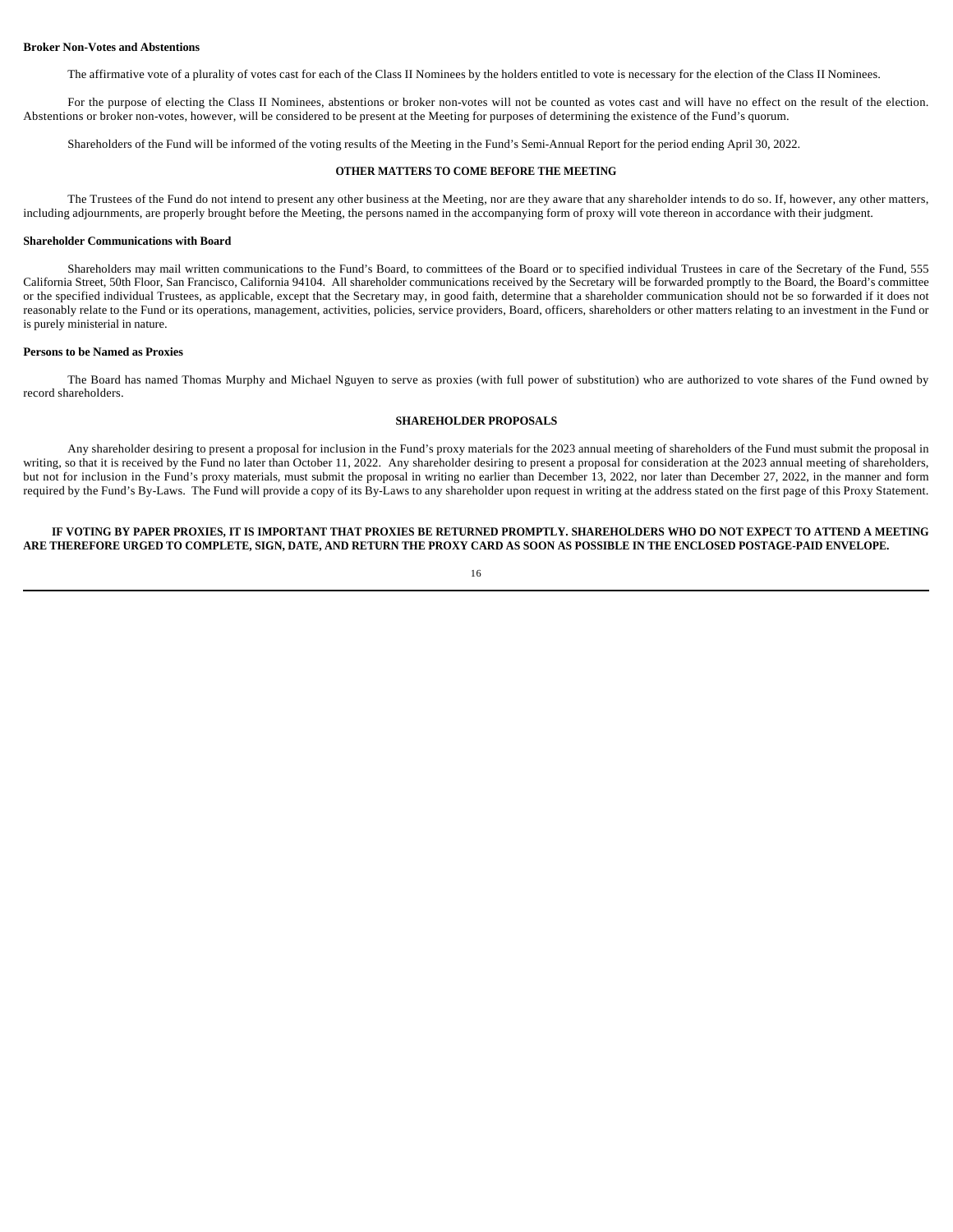## **APPENDIX A**

## **AUDIT COMMITTEE CHARTER FOR KKR INCOME OPPORTUNITIES FUND AND KKR CREDIT OPPORTUNITIES PORTFOLIO**

## **I. Audit Committee Membership and Qualifications**

The Audit Committee (the "**Audit Committee**" or "**Committee**") of KKR Income Opportunities Fund and KKR Credit Opportunities Portfolio (each, a "**Trust**" and, collectively, the "**Trusts**") shall consist of at least three members. All members must be appointed by the Boards of Trustees of the Trusts (the "**Board**"). The Board may replace members of the Audit Committee for any reason.

No member of the Audit Committee shall be an "interested person" of the applicable Trust, as that term is defined in Section 2(a)(19) of the Investment Company Act of 1940, as amended (the "Investment Company Act"), or receive any compensation from the Trusts except compensation for service as a member of the Board or a committee of the Board. Each member of the Audit Committee must also meet the independence and experience requirements as they may be adopted and modified from time to time by the New York Stock Exchange (the "**NYSE**"), as applicable.

With respect to the Audit Committee of KKR Income Opportunities Fund, no member of the Committee may serve on the audit committees of more than three public companies (including the audit committees of those funds that are registered pursuant to the Investment Company Act and managed by KKR Credit Advisors (US) LLC, with such audit committees deemed for these purposes to be the audit committee of a single public company), unless the Board determines that such simultaneous service would not impair the ability of such member to serve on the Committee effectively. If such a determination is made by the Board, the KKR Income Opportunities Fund must disclose such determination on its website, in its annual proxy statement (if any), or in its annual report.

With respect to the Audit Committee of KKR Income Opportunities Fund, each member of the Audit Committee must be financially literate, as that qualification is interpreted by the Board in its business judgment, or must become financially literate within a reasonable time after appointment to the Audit Committee. The Board may presume that an "audit committee financial expert," as defined in Item 3 of Form N-CSR ("**ACFE**"), satisfies the requirement in the foregoing sentence. The Committee's composition shall meet such other regulatory requirements relating to audit committees established from time to time by the U.S. Securities and Exchange Commission and any other applicable governmental entity or self-regulatory organization or law to which the Trusts are subject.

## **II. Purposes of the Audit Committee**

The purposes of the Audit Committee are:

A. to oversee the accounting and financial reporting processes of the Trusts and each Trust's internal control over financial reporting and, as the Committee deems appropriate, to inquire into the internal control over financial reporting of certain third-party service providers;

B. to oversee, or, as appropriate, assist Board oversight of, the quality and integrity of each Trust's financial statements and the independent audit thereof, as applicable;

C. to oversee, or, as appropriate, assist Board oversight of, the Trusts' compliance with legal and regulatory requirements that relate to the Trusts' accounting and financial reporting, internal control over financial reporting and independent audits, as applicable;

D. to approve prior to appointment the engagement of each Trust's independent auditors and, in connection therewith, to review and evaluate the qualifications, independence and performance of each Trust's independent auditors, as applicable;

E. to act as a liaison between each Trust's independent auditors and the Board;

F. to assist Board oversight of the Trusts' internal audit function, as applicable.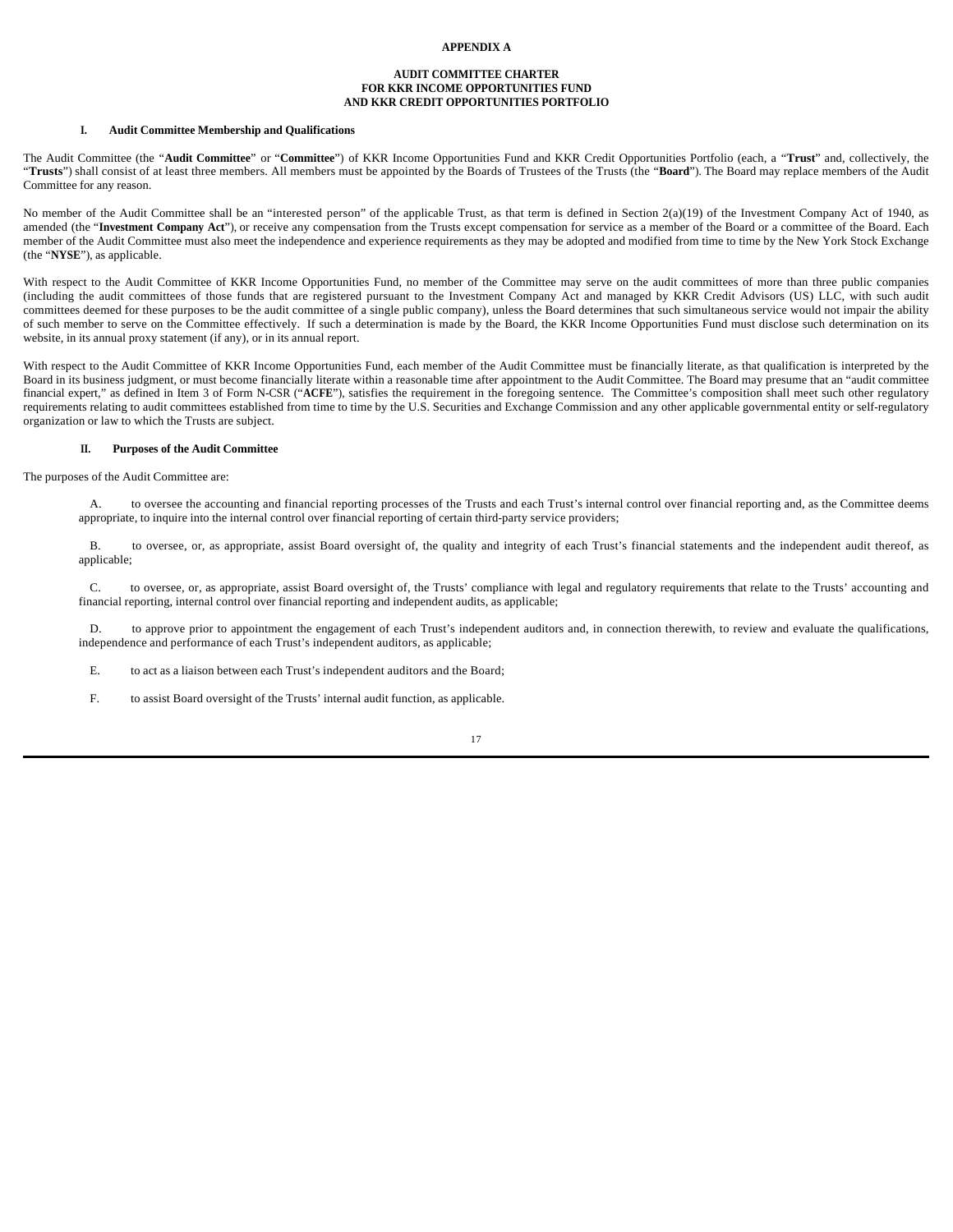The independent auditors for the Trusts shall report directly to the Audit Committee.

## **III. Duties and Powers of the Audit Committee**

To carry out its purposes, the Audit Committee shall have the following duties and powers:

A. to approve prior to appointment the engagement of auditors to annually audit and provide their opinion on each Trust's financial statements, to recommend to those Board members who are not "interested persons" of the applicable Trust (as that term is defined in Section 2(a)(19) of the Investment Company Act) the selection, retention or termination of the Trusts' independent auditors and, in connection therewith, to review and evaluate matters potentially affecting the independence and capabilities of the auditors. In evaluating the auditor's qualifications, performance and independence, the Audit Committee must, among other things, obtain and review a report by the auditor, at least annually, describing the following items:

1. all relationships between the independent auditor and the Trusts, including each non-audit service provided to the Trusts, consistent with the requirements of Public Company Accounting Oversight Board Ethics and Independence Rule 3526;

2. any material issues raised by the most recent internal quality control review, or peer review, of the audit firm, or by any inquiry or investigation by governmental or professional authorities, within the preceding five years, respecting one or more independent audits carried out by the firm, and any steps taken to deal with any such issues, as applicable; and

3. the audit firm's internal quality-control procedures.

B. to approve prior to appointment the engagement of the auditor to provide other audit services to the Trusts or to provide non-audit services to the Trusts, its investment adviser or any entity controlling, controlled by or under common control with such an investment adviser ("adviser affiliate") that provides ongoing services to the Trusts, if the engagement relates directly to the operations and financial reporting of the Trusts;

C. to develop, to the extent deemed appropriate by the Audit Committee, policies and procedures for pre-approval of the engagement of the Trusts' auditors to provide any of the services described in B above;

D. to consider the controls applied by the auditors and any measures taken by management in an effort to assure that all items requiring preapproval by the Audit Committee are identified and referred to the Committee in a timely fashion;

E. to consider whether the non-audit services provided by each Trust's auditor to the Trusts' investment adviser or any adviser affiliate that provides ongoing services to the Trusts, which services were not preapproved by the Audit Committee, are compatible with maintaining the auditor's independence;

F. to review the arrangements for and scope of the annual audit and any special audits;

G. to review and approve the fees proposed to be charged to the Trusts by the auditors for each audit and non-audit service;

H. to consider information and comments from the auditors with respect to the Trusts' accounting and financial reporting policies, procedures and internal control over financial reporting (including the Trusts' critical accounting policies and practices), to consider management's responses to any such comments and, to the extent the Audit Committee deems necessary or appropriate, to promote improvements in the quality of the Trusts' accounting and financial reporting;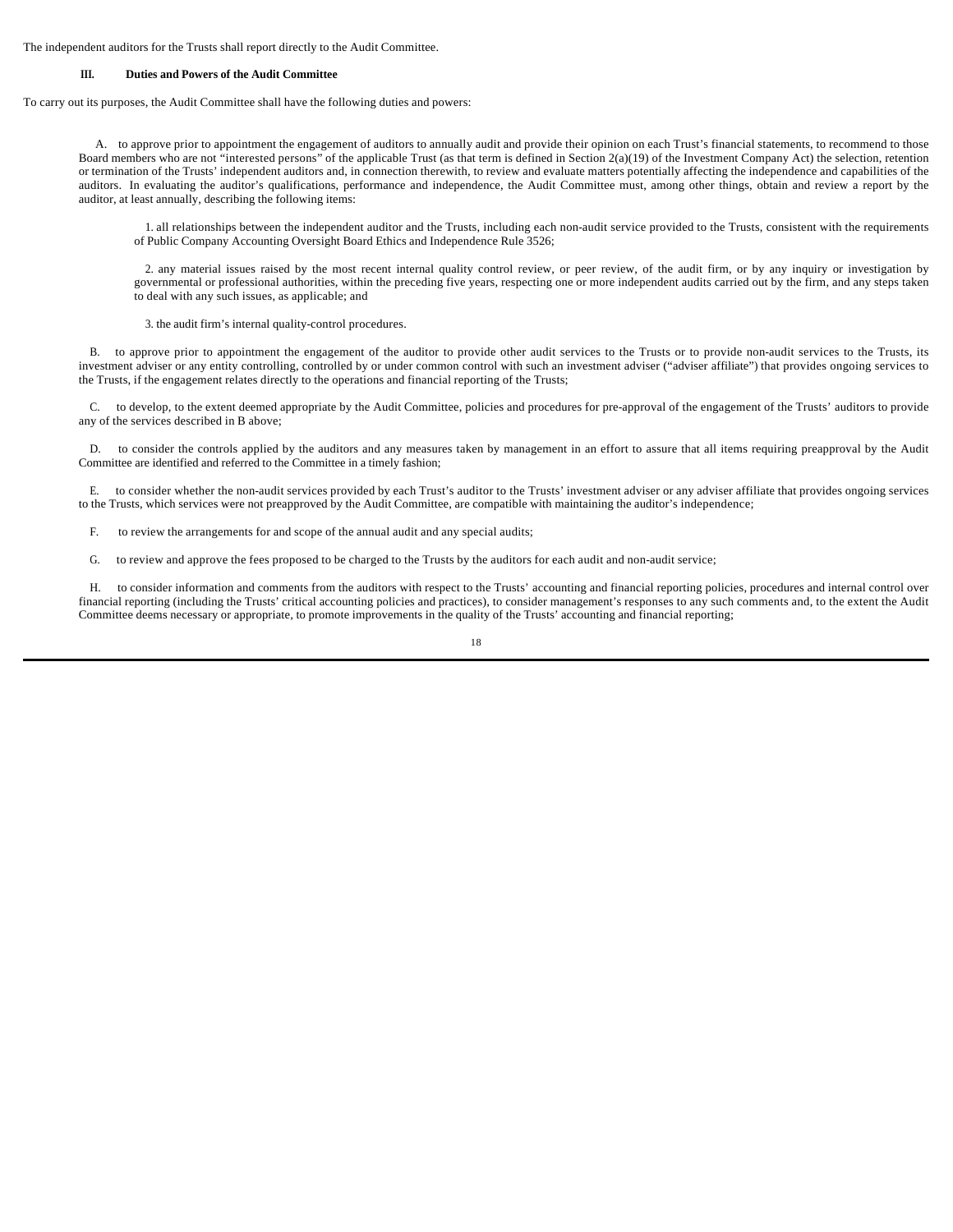I. to consider information and comments from the auditors with respect to, and meet with the auditors to discuss any matters of concern relating to, each Trust's financial statements, including any adjustments to such statements recommended by the auditors, to review the auditors' opinion on each Trust's financial statements and to separately review, meet and discuss with management and the independent auditor each Trust's annual audited financial statements and other periodic financial statements, including any disclosures under "Management's Discussion of Fund Performance," as applicable;

J. to resolve disagreements between management and the auditors regarding financial reporting;

to consider any reports of difficulties that may have arisen in the course of the audit, including any limitations on the scope of the audit, and management's response thereto, as applicable;

L. to review with each Trust's principal executive officer and/or principal financial officer in connection with required certifications on Form N-CSR any significant deficiencies in the design or operation of internal control over financial reporting or material weaknesses therein and any reported evidence of fraud involving management or other employees who have a significant role in the Trusts' internal control over financial reporting;

M. to establish, or confirm the establishment of, procedures for the receipt, retention and treatment of complaints received by the Trusts relating to accounting, internal accounting controls, or auditing matters, and the confidential, anonymous submission by employees of the Trusts, the Trusts' investment adviser, administrator, principal underwriter or any other provider of accounting related services for the Trusts of concerns about accounting or auditing matters, and to address reports from attorneys or auditors of possible violations of federal or state law or fiduciary duty;

N. to set clear policies relating to the hiring by entities within the Trusts' investment company complex<sup>1</sup> of employees or former employees of the independent auditors and review those policies, as applicable;

O. to investigate or initiate an investigation of reports of improprieties or suspected improprieties in connection with the Trusts' accounting or financial reporting;

P. to report its activities to the full Board on a regular basis and to make such recommendations with respect to the above and other matters as the Audit Committee may deem necessary or appropriate, as applicable;

Q. to perform such other functions and to have such powers as may be necessary or appropriate in the efficient and lawful discharge of the powers provided in this Charter;

R. review and discuss each Trust's audited annual financial statements and unaudited semiannual reports with the Trusts' investment adviser and, in the case of the audited financials, the independent auditors, including the Trusts' disclosures under "Management's Discussion of Fund Performance";

An investment adviser, for these purposes, does not include a sub-adviser whose role is primarily portfolio management and that is subcontracted with or overseen by another investment adviser. Sponsor refers to the sponsor of a unit investment trust.

<sup>2</sup> "Investment company complex" includes: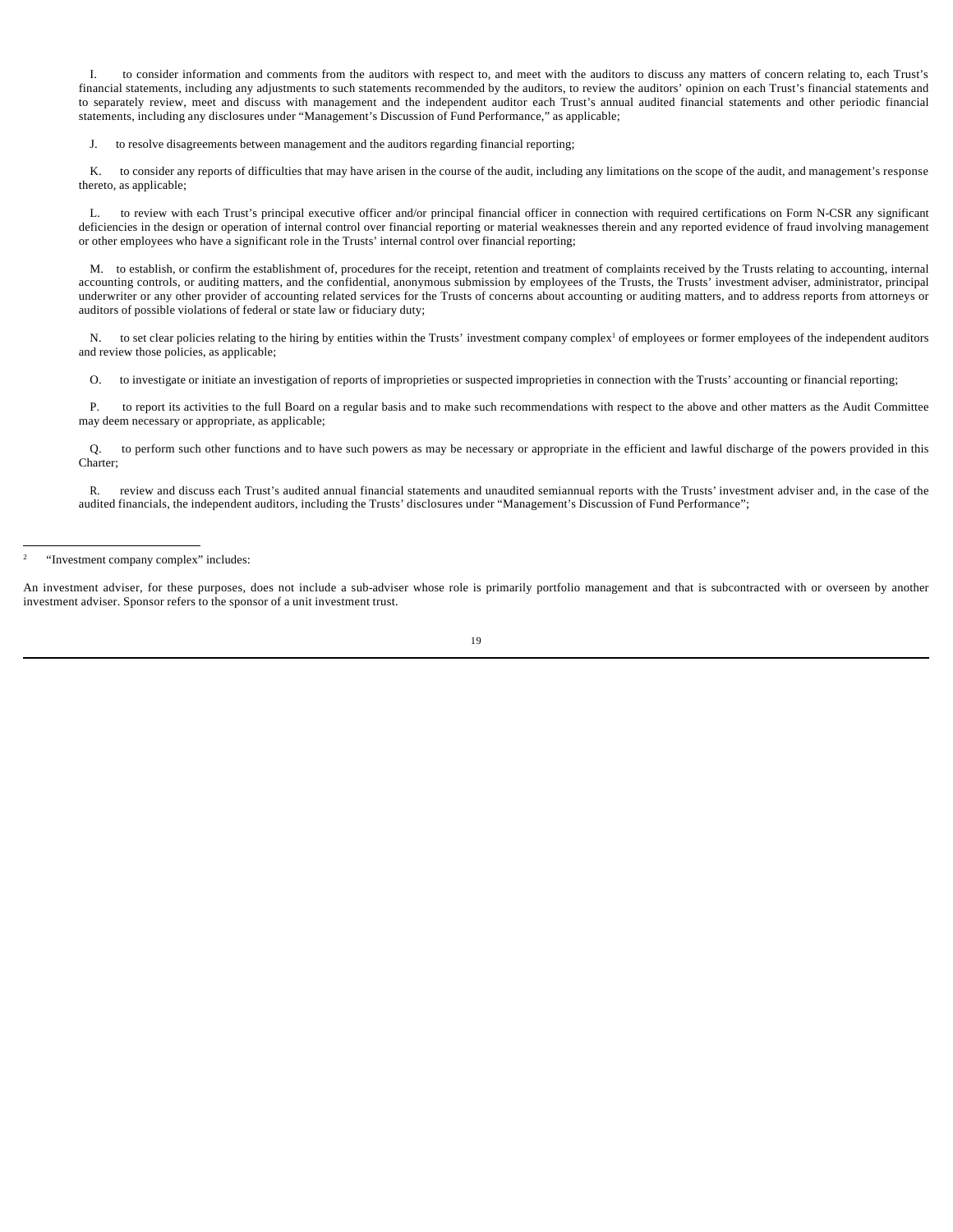S. consider and, if appropriate, recommend the publication of each Trust's annual audited financial statements in each Trust's annual report in advance of the printing and publication of the annual report, based on its review and discussions of such annual report with the independent auditors, the Trusts' officers and investment adviser; and (if applicable) prepare the audit committee report required to be included in each Trust's proxy statement (if applicable) for its annual meeting of shareholders (if such meeting is required by law);

T. at least annually, obtain and review a report by the Trusts' independent auditors describing: (i) the independent auditors' internal quality-control procedures; (ii) any material issues raised by the most recent internal quality-control review, or peer review, of the independent auditors, or by any inquiry or investigation by governmental or professional authorities, within the preceding five years, respecting one or more independent audits carried out by the independent auditors, and any steps taken to deal with such issues; and (iii) (to assess the independent auditors' independence) all relationships between the independent auditor and each Trust;

U. discuss in general each Trust's periodic earnings releases (if applicable), as well as any financial information and earnings guidance provided to analysts and rating agencies, if any;

- V. discuss policies with respect to risk assessment and risk management, as applicable; and
- W. conduct an annual self-assessment in connection with the Board self-assessment.

The Audit Committee shall have the resources and authority appropriate to discharge its responsibilities, including appropriate funding, as determined by the Audit Committee, for payment of compensation to the auditors for the purpose of conducting the audit and rendering their audit report, the authority to retain and compensate special counsel and other experts or consultants as the Audit Committee deems necessary, the authority to obtain specialized training for Audit Committee members, at the expense of the Trusts, as appropriate, and ordinary administrative expenses of the Audit Committee.

The Audit Committee may delegate any portion of its authority, including the authority to grant pre-approvals of audit and permitted non-audit services, to a subcommittee of one or more members. Any decisions of the subcommittee to grant pre-approvals shall be presented to the Audit Committee at its next regularly scheduled meeting.

## **IV. Role and Responsibilities of the Audit Committee**

The function of the Audit Committee is oversight; it is Trust management's responsibility to maintain appropriate systems for accounting and internal control over financial reporting and the auditor's responsibility to plan and carry out a proper audit. Specifically, Trust management is responsible for: (i) the preparation, presentation and integrity of each Trust's financial statements; (ii) the maintenance of appropriate accounting and financial reporting principles and policies; and (iii) the maintenance of internal control over financial reporting and other procedures designed to assure compliance with accounting standards and related laws and regulations. The independent auditors are responsible for planning and carrying out an audit consistent with applicable legal and professional standards and the terms of their engagement letter. Nothing in this Charter shall be construed to reduce the responsibilities or liabilities of the Trusts' service providers, including the auditors.

Although the Audit Committee is expected to take a detached and questioning approach to the matters that come before it, the review of a Trust's financial statements by the Audit Committee is not an audit, nor does the Committee's review substitute for the responsibilities of Trust management for preparing, or the independent auditors for auditing, the financial statements. Members of the Audit Committee are not full-time employees of the Trusts and, in serving on this Committee, are not, and do not hold themselves out to be, acting as accountants or auditors. As such, it is not the duty or responsibility of the Committee or its members to conduct "field work" or other types of auditing or accounting reviews or procedures.

In discharging his or her duties, a member of the Audit Committee is entitled to rely on information, opinions, reports, or statements, including financial statements and other financial data, if prepared or presented by: (i) one or more officers of the Trusts whom the trustee reasonably believes to be reliable and competent in the matters presented; (ii) legal counsel, public accountants or other persons as to matters the trustee reasonably believes are within the person's professional or expert competence; or (iii) a Board committee of which the trustee is not a member.

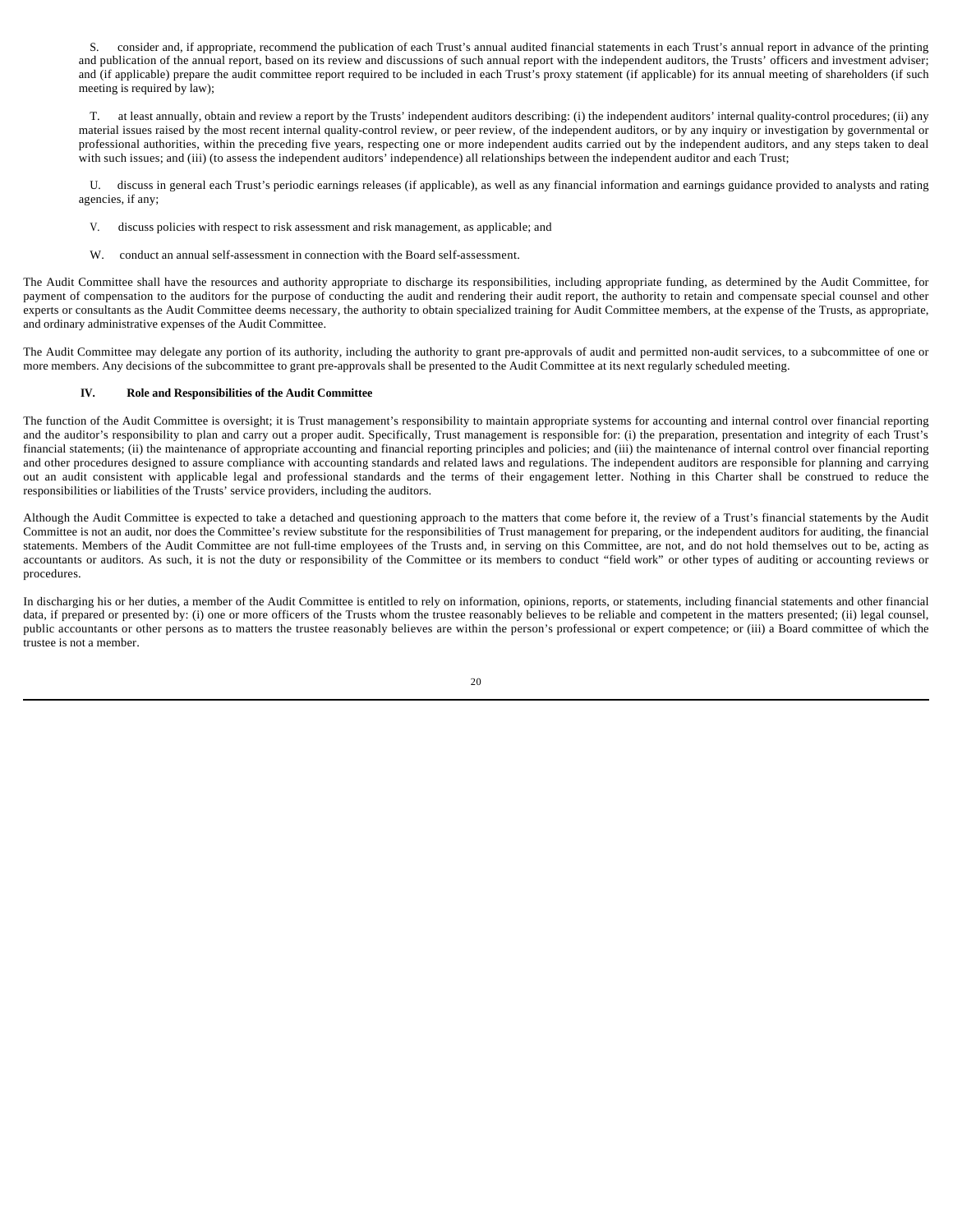## **V. Operations of the Audit Committee**

A. The Audit Committee shall meet on a regular basis and is empowered to hold special meetings as circumstances require. The chair or a majority of the members shall be authorized to call a meeting of the Audit Committee and send notice thereof.

B. Audit Committee members may attend Committee meetings telephonically (although they are encouraged to attend in person), and the Committee may act by written consent, to the extent permitted by law and by each Trust's By-Laws.

C. The Audit Committee shall have the authority to meet privately and to admit non-members individually by invitation.

D. The Audit Committee shall regularly meet, in separate executive sessions, with representatives of Trust management, the Trusts' internal auditors or other personnel responsible for the Trusts' internal audit function (if any) and the Trusts' independent auditors. The Committee may also request to meet with internal legal counsel and compliance personnel of the Trusts' investment adviser and with entities that provide significant accounting or administrative services to the Trusts to discuss matters relating to the Trusts' accounting and compliance as well as other Trust-related matters.

E. The Audit Committee shall prepare, or have prepared, and retain minutes of its meetings and appropriate documentation of decisions made outside of meetings by delegated authority.

F. The Audit Committee may select one of its members to be the chair and may select a vice chair.

G. A majority of the members of the Audit Committee shall constitute a quorum for the transaction of business at any meeting of the Committee. The action of a majority of the members of the Audit Committee present at a meeting at which a quorum is present shall be the action of the Committee.

H. The Board shall adopt and approve this Charter and may amend it on the Board's own motion. The Audit Committee shall review this Charter at least annually and recommend to the full Board any changes the Committee deems appropriate.

I. The Audit Committee shall evaluate its performance at least annually, as applicable.

Approved: September 14, 2012

Last Amended: December 13, 2019

#### 2 "Investment company complex" include

- the fund and its investment adviser or sponsor;
- any entity controlling, controlled by or under common control with the investment adviser or sponsor, if the entity: (i) is an investment adviser or sponsor; or (ii) is
- engaged in the business of providing administrative, custodian, underwriting or transfer agent services to any investment company, investment adviser or sponsor; and • any investment company, hedge fund or unregistered fund that has an investment adviser included in the definition set forth in either of the two bullet points above.

An investment adviser, for these purposes, does not include a sub-adviser whose role is primarily portfolio management and that is subcontracted with or overseen by another investment adviser. Sponsor refers to the sponsor of a unit investment trust.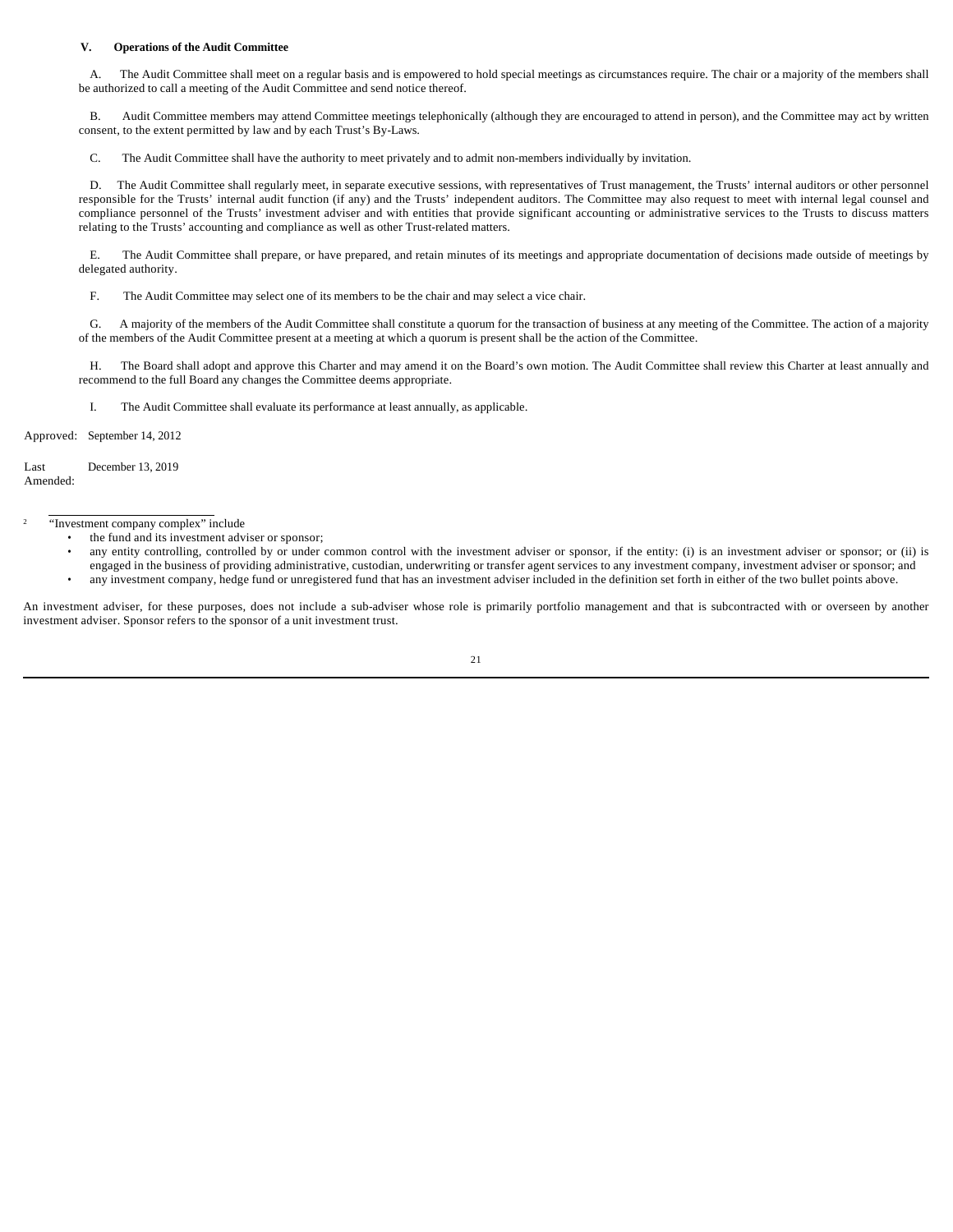## **APPENDIX B**

## **NOMINATING COMMITTEE CHARTER FOR KKR INCOME OPPORTUNITIES FUND AND KKR CREDIT OPPORTUNITIES PORTFOLIO**

This document (this "**Charter**") constitutes the Charter of the Nominating Committee (the "**Committee**") of the Boards of Trustees (the "**Board**") of KKR Income Opportunities Fund and KKR Credit Opportunities Portfolio (each, a "**Trust**" and, collectively, the "**Trusts**"). The Committee is established by the Board to select and nominate persons for election as Trustees of the Trusts.

**I. Organization.** Only members of the Board who are not "interested persons," as defined in the Investment Company Act of 1940, as amended, of the applicable Trust ("**Disinterested Trustees**") may serve as members of the Committee. The Committee shall be composed of at least two members, and each member shall be appointed by the Board. The compensation of the members of the Committee shall be determined by the Board.

#### **II. Meetings**

A. The Committee shall meet only as necessary or appropriate and is empowered to hold special meetings as circumstances require. The chair or a majority of the members shall be authorized to call a meeting of the Committee and send notice thereof. Notice of meetings shall be made to each member by any reasonable means.

B. The Committee may meet either on its own or in conjunction with Board meetings; members may attend telephonically, and the Committee may act by written consent, to the extent permitted by law and each Trust's governing documents.

C. The Committee may select one of its members to be the chair and may select a vice chair.

D. A majority of the members of the Committee shall constitute a quorum for the transaction of business at any meeting of the Committee. The action of a majority of the members of the Committee present at a meeting at which a quorum is present shall be the action of the Committee.

E. The Committee shall prepare and retain minutes of its meetings.

**III. Committee Purpose.** The purpose of the Committee is to select and nominate persons for election as Trustees of the Trusts.

**IV. Identification and Evaluation of Potential Nominees**. In identifying and evaluating a person as a potential nominee to serve as a Trustee of the Trusts, the Committee shall consider, among other factors it may deem relevant:

A. the contribution that the person can make to the Board, with consideration being given to the person's business and professional experience, education, skills, judgment and such other factors as the Committee may consider relevant;

B. the character and integrity of the person;<br>C. whether or not the person is a Disinteres

whether or not the person is a Disinterested Trustee and whether the person and is otherwise qualified under applicable laws and regulations to serve as a Trustee of the Trusts;

D. whether or not the person has any relationships that might impair his or her independence, such as any business, financial or family relationships with management of the Trusts, the investment adviser or manager of each Trust, service providers of the Trusts or their affiliates;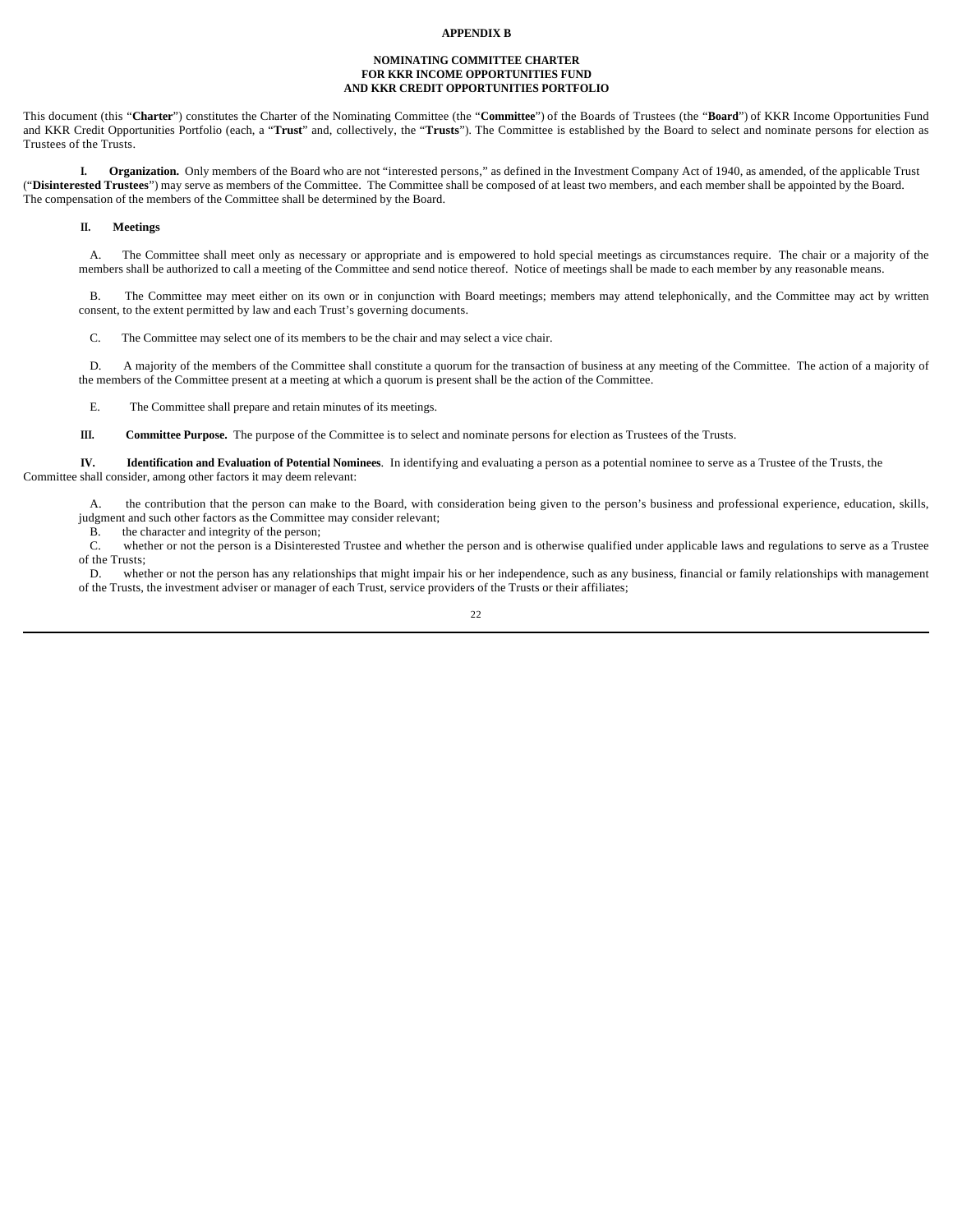E. whether or not the person is financially literate and/or is an "audit committee financial expert" as defined in Item 3 of Form N-CSR;

F. whether or not the person serves on boards of, or is otherwise affiliated with, financial service organizations, their related investment company complexes or other public companies;

G. whether or not the person is willing to serve as, and willing and able to commit the time necessary for the performance of the duties of, a Trustee of the Trusts;

H. whether or not the selection and nomination of the person would be consistent with the requirements of the Trusts' retirement policies; and

I. whether or not the selection and nomination of the person would contribute to Board diversity, including with respect to differences of viewpoint, professional experience, education, skill and other individual qualities and attributes.

While the Committee is solely responsible for the selection and nomination of the Trustees of the Trusts, the Committee shall review and consider nominations for the office of Trustee made by management and by Trust shareholders who have sent nominations (which include the biographical information and the qualifications of the proposed nominee) to the Chief Executive Officer of the Trusts, as the Committee deems appropriate.

**V. Duties and Powers.** To carry out the purpose specified in Section III above, the Committee shall have the following duties and powers:

A. if deemed appropriate and necessary, the sole responsibility to select, retain and terminate a search firm to assist the Committee in identifying Trustee candidates, including sole authority to approve all such search firm's fees and other retention terms;

B. to report its activities to the Board as necessary;

C. after determination by the Committee that a person should be selected and nominated as a Trustee of the Trusts, the Committee shall present its recommendation to the Board for its consideration and, where appropriate, separately to all the Disinterested Trustees for their consideration; and

D. to perform such other functions and to have such other powers as may be necessary or appropriate in the efficient and lawful discharge of the foregoing.

**VI. Periodic Review of Board Composition.** The Committee shall periodically review the composition of the Board in light of the current needs of the Board and the Trusts and determine whether it may be appropriate to add or remove individuals after considering issues of judgment, diversity, age, skills, background and experience.

**VII. Trustee Compensation.** At least annually, the Committee shall review and approve compensation for the Trustees.

**VIII. Periodic Review of Charter.** The Committee shall review this Charter as it deems necessary or appropriate and recommend any changes to the Board.

**IX. Amendment and Repeal of Charter**. This Charter may be altered, amended or repealed, or a new charter may be adopted, by the Board on the affirmative vote of a majority of all of the members of the Board, including a majority of the Disinterested Trustees.

Approved: September 14, 2012

Last Amended: December 13, 2019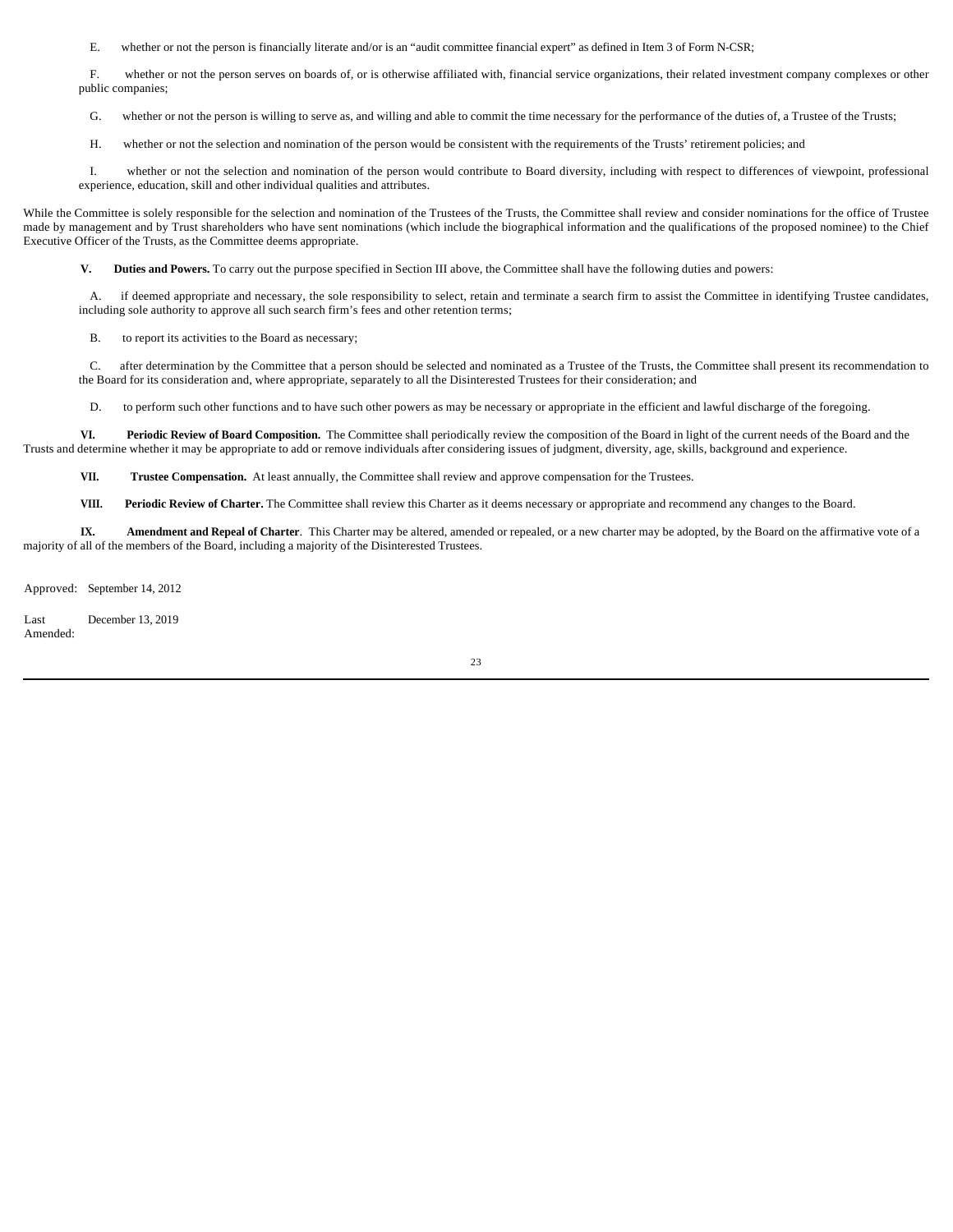



| TO VOTE, MARK BLOCKS BELOW IN BLUE OR BLACK INK AS FOLLOWS:                                                                                                                                                                      | D66940-P67563                                               | KEEP THIS PORTION FOR YOUR RECORDS<br>DETACH AND RETURN THIS PORTION ONLY                                                                           |
|----------------------------------------------------------------------------------------------------------------------------------------------------------------------------------------------------------------------------------|-------------------------------------------------------------|-----------------------------------------------------------------------------------------------------------------------------------------------------|
| THE BOARD OF TRUSTEES RECOMMENDS A VOTE "FOR"<br>THE ELECTION OF THE TRUSTEES.<br>To Elect two (2) Class II Trustees of the Fund:<br>1.<br>01) Tobin V. Levy<br>02) Catherine B. Sidamon-Eristoff                                | For Withhold For All<br>All<br>All<br>Except<br>0<br>Ω<br>0 | To withhold authority to vote for any individual<br>nominee(s), mark "For All Except" and write the<br>name(s) of the nominee(s) on the line below. |
| Note: This proxy must be signed exactly as the name appears hereon. When shares are held jointly, each holder should sign. When signing as<br>executor, administrator, attorney, trustee or guardian, please give full title. If |                                                             |                                                                                                                                                     |
| Signature [PLEASE SIGN WITHIN BOX]<br>Date                                                                                                                                                                                       | Signature [Joint Owners]                                    | Date                                                                                                                                                |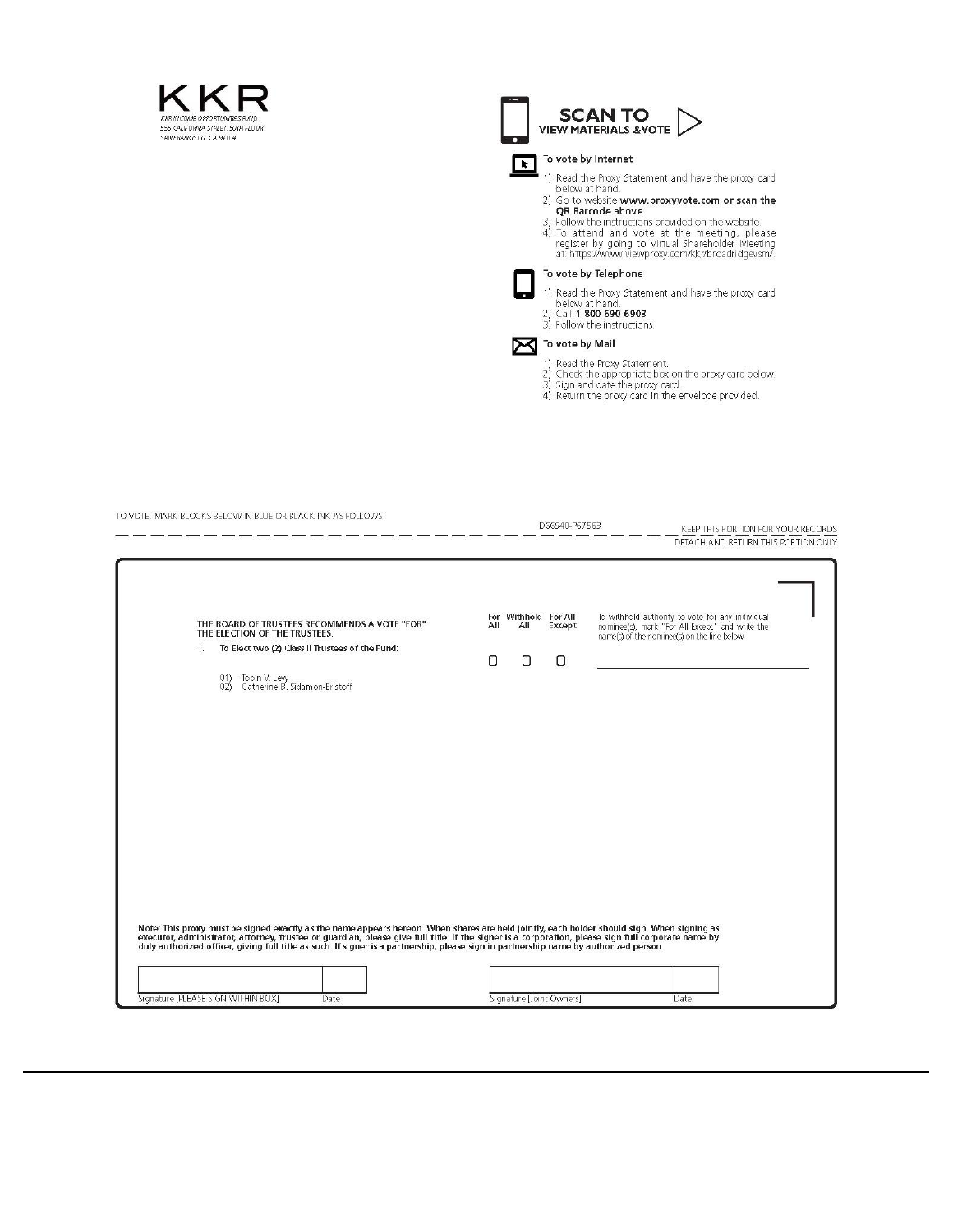Important Notice Regarding the Availability of Proxy Materials for the Annual Meeting: The Notice of Annual Meeting of Shareholders and Proxy Statement for this meeting are available at www.proxyvote.com.

D66941-P67563

## KKR

## **KKR INCOME OPPORTUNITIES FUND - PREFERRED SHARES** THIS PROXY IS SOLICITED ON BEHALF OF THE TRUSTEES

The undersigned hereby appoints Michael Nguyen and Thomas Murphy, each of them proxies for the undersigned, with full power of substitution and revocation, to represent the undersigned and to vote on behalf of the undersigned all shares of KKR Income Opportunities Fund (the "Fund") which the undersigned is entitled to vote at the Annual Meeting of Shareholders of the Fund to be held virtually on March 18, 2022 at 11:00 a.m. (Eastern Time) and at any adjournments thereof. The undersigned hereby acknowledges receipt of the Notice of Annual Meeting and accompanying Proxy Statement and hereby instructs said attorneys and proxies to vote said shares as indicated hereon. In their discretion, the proxies are authorized to vote upon such other business as may properly come before the Meeting. A majority of the proxies present and acting at the Meeting, in person or by substitute (or, if only one shall be so present, then that one), shall have and may exercise all of the power or authority of said proxies hereunder. The undersigned hereby revokes any proxy previously given. To register to attend the virtual meeting go to https://www.viewproxy.com/kkr/broadridgevsm/.

This proxy, if properly executed, will be voted in the manner directed by the shareholder. If no direction is made, this proxy will be voted FOR the election of the nominees as Trustees in Proposal 1. Please refer to the Proxy Statement for a discussion of the Proposal.

(Continued and to be signed on the reverse side)

PLEASE VOTE, DATE AND SIGN THE REVERSE SIDE AND RETURN PROMPTLY IN THE ENCLOSED ENVELOPE.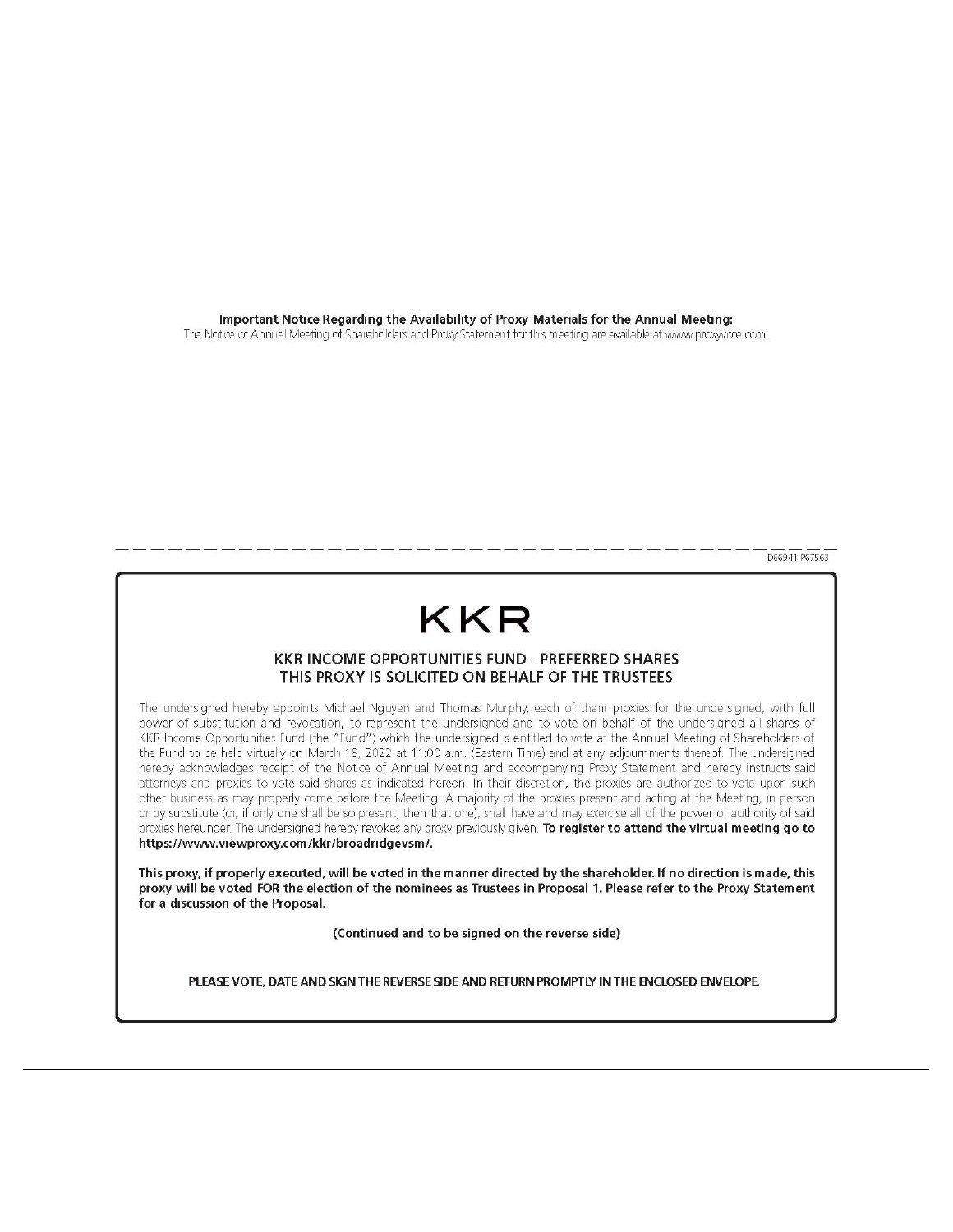



- 
- 

| TO VOTE, MARK BLOCKS BELOW IN BLUE OR BLACK INK AS FOLLOWS:                                                                                                                                                                      | D66942-P67563                                               | KEEP THIS PORTION FOR YOUR RECORDS<br>DETACH AND RETURN THIS PORTION ONLY                                                                           |
|----------------------------------------------------------------------------------------------------------------------------------------------------------------------------------------------------------------------------------|-------------------------------------------------------------|-----------------------------------------------------------------------------------------------------------------------------------------------------|
| THE BOARD OF TRUSTEES RECOMMENDS A VOTE "FOR"<br>THE ELECTION OF THE TRUSTEE.<br>To Elect one (1) Class II Trustee of the Fund:<br>$1$ .<br>01) Catherine B. Sidamon-Eristoff                                                    | For Withhold For All<br>All<br>Except<br>All<br>О<br>0<br>О | To withhold authority to vote for any individual<br>nominee(s), mark "For All Except" and write the<br>name(s) of the nominee(s) on the line below. |
|                                                                                                                                                                                                                                  |                                                             |                                                                                                                                                     |
| Note: This proxy must be signed exactly as the name appears hereon. When shares are held jointly, each holder should sign. When signing as<br>executor, administrator, attorney, trustee or guardian, please give full title. If |                                                             |                                                                                                                                                     |
| Signature [PLEASE SIGN WITHIN BOX]<br>Date                                                                                                                                                                                       | Signature [Joint Owners]                                    | Date                                                                                                                                                |